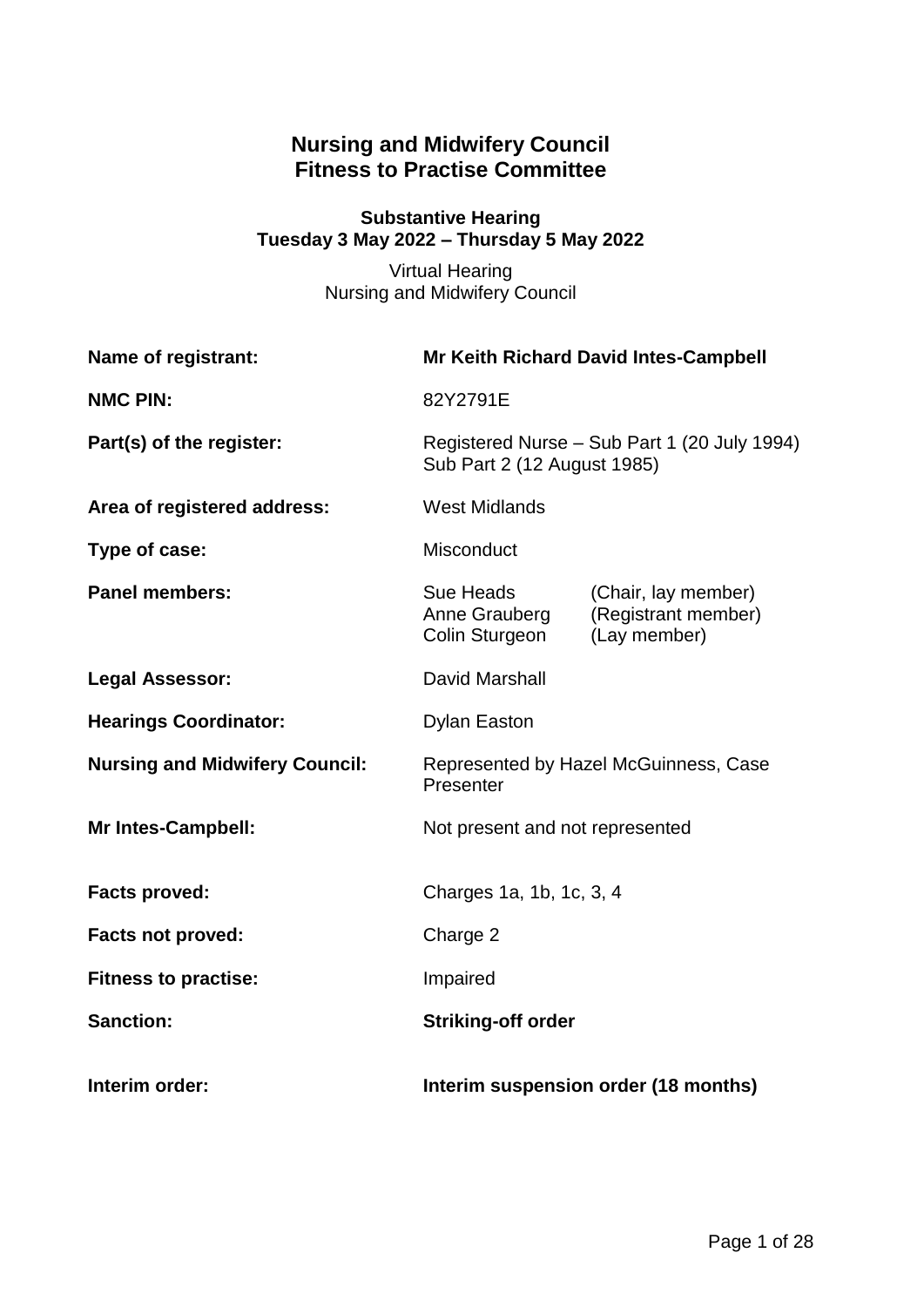#### **Decision and reasons on service of Notice of Hearing**

The panel was informed at the start of this hearing that Mr Intes-Campbell was not in attendance and that the Notice of Hearing had been sent to Mr Intes-Campbell's registered email address on 21 March 2022.

Ms McGuinness, on behalf of the Nursing and Midwifery Council (NMC), submitted that it had complied with the requirements of Rules 11 and 34 of the 'Nursing and Midwifery Council (Fitness to Practise) Rules 2004', as amended (the Rules).

The panel accepted the advice of the legal assessor.

The panel took into account that the Notice of Hearing provided details of the allegation, the time, dates and venue of the hearing and, amongst other things, information about Mr Intes-Campbell's right to attend, be represented and call evidence, as well as the panel's power to proceed in his absence.

In the light of all of the information available, the panel was satisfied that Mr Intes-Campbell has been served with the Notice of Hearing in accordance with the requirements of Rules 11 and 34.

#### **Decision and reasons on proceeding in the absence of Mr Intes-Campbell**

The panel next considered whether it should proceed in the absence of Mr Intes-Campbell. It had regard to Rule 21 and heard the submissions of Ms McGuinness who invited the panel to continue in the absence of Mr Intes-Campbell. She submitted that Mr Intes-Campbell had voluntarily absented himself.

Ms McGuinness referred the panel an email from Mr Intes-Campbell, dated 21 March 2022, which included the following:

*'I have already replied to two emails from your colleagues indicating that I will Not be attending any hearing.*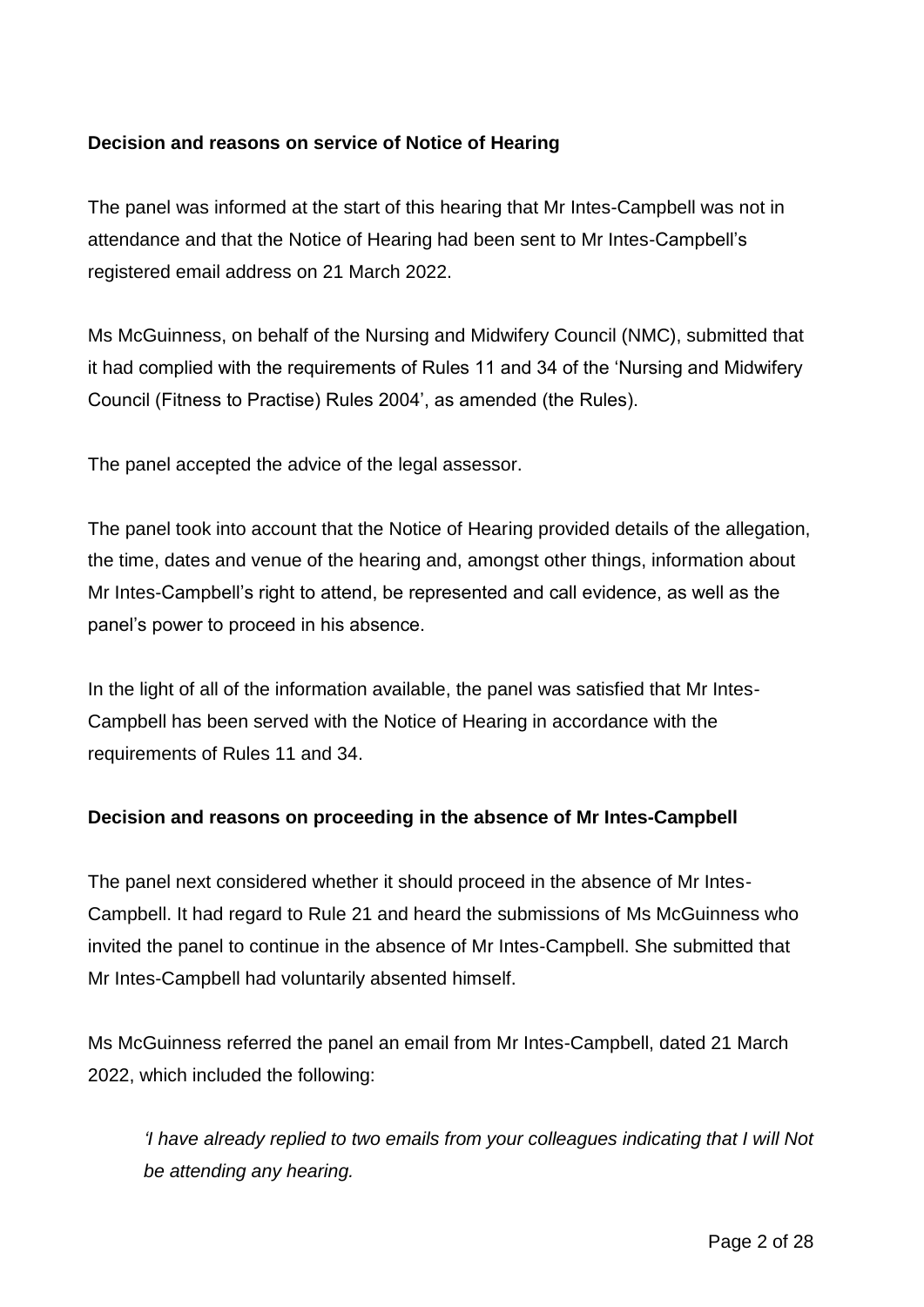[…]

*If the hearing goes ahead, it will be in my absence.'*

The panel accepted the advice of the legal assessor.

The panel noted that its discretionary power to proceed in the absence of a registrant under the provisions of Rule 21 is not absolute and is one that should be exercised *'with the utmost care and caution'* as referred to in the case of *R* v *Jones (Anthony William)* (No.2) [2002] UKHL 5.

The panel has decided to proceed in the absence of Mr Intes-Campbell. In reaching this decision, the panel has considered the submissions of Ms McGuinness, the representations from Mr Intes-Campbell and the advice of the legal assessor. It had particular regard to the factors set out in the decision of *R v Jones* and *General Medical Council v Adeogba* [2016] EWCA Civ 162 and had regard to the overall interests of justice and fairness to all parties. It noted that:

- No application for an adjournment has been made by Mr Intes-Campbell:
- There is no reason to suppose that adjourning would secure his attendance at some future date;
- Mr Intes-Campbell has informed the NMC that he has received the Notice of Hearing and made it clear that he has no intention to attend any hearing;
- Witnesses are due to attend today to give live evidence;
- Not proceeding may inconvenience the witnesses and their employers;
- The charges relate to events that occurred in 2019 to which the allegations relate;
- Further delay may have an adverse effect on the ability of witnesses accurately to recall events; and
- There is a strong public interest in the expeditious disposal of the case.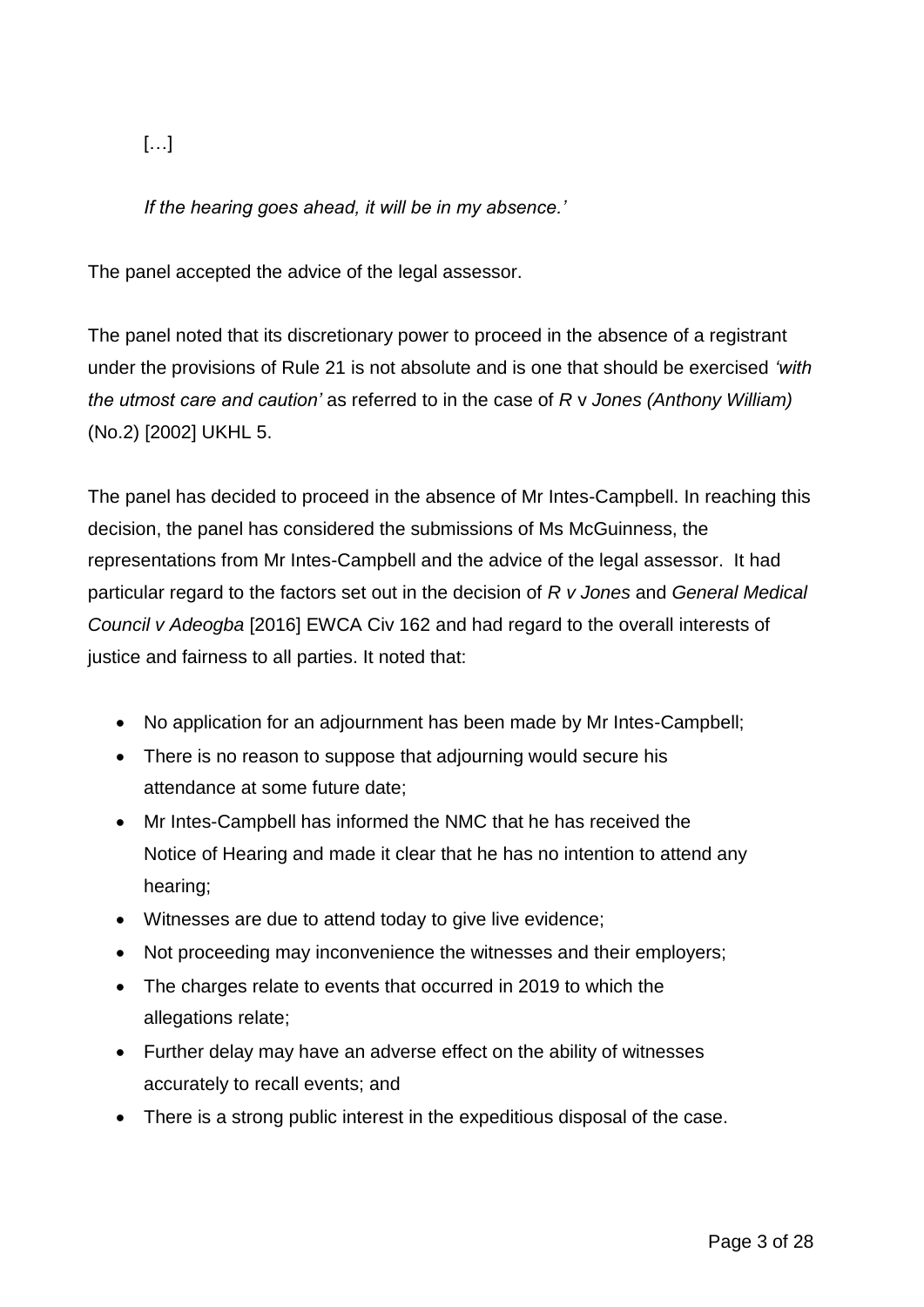There is some disadvantage to Mr Intes-Campbell in proceeding in his absence. He will not be able to challenge the evidence relied upon by the NMC and will not be able to give evidence on his own behalf. However, in the panel's judgement, this can be mitigated. The panel can make allowance for the fact that the NMC's evidence will not be tested by cross-examination and, of its own volition, can explore any inconsistencies in the evidence which it identifies. Furthermore, the limited disadvantage is the consequence of Mr Intes-Campbell's decisions to absent himself from the hearing, waive his rights to attend, and/or be represented, and to not provide oral evidence or make oral submissions on his own behalf.

In these circumstances, the panel has decided that it is fair, appropriate and proportionate to proceed in the absence of Mr Intes-Campbell. The panel will draw no adverse inference from Mr Intes-Campbell's absence in its findings of fact. Mr Intes-Campbell provided written representations at an earlier stage of the proceedings and the panel will take these into account.

#### **Details of charge**

*"That you, a registered nurse:*

- *1. On or around the 15 June 2019 communicated with Child A by sending inappropriate messages in that;*
	- *a) On one or more occasions asked Child A what colour pyjamas he was wearing.*
	- *b) On one or more occasions asked whether Child A's father was aware of their communication.*
	- *c) On one or more occasions offered Child A your telephone number.*
- *2. Your actions in charge 1(a) and/or 1(b) and/or 1(c) were sexually motivated in that you intended to pursue a future sexual relationship with Child A, and/or*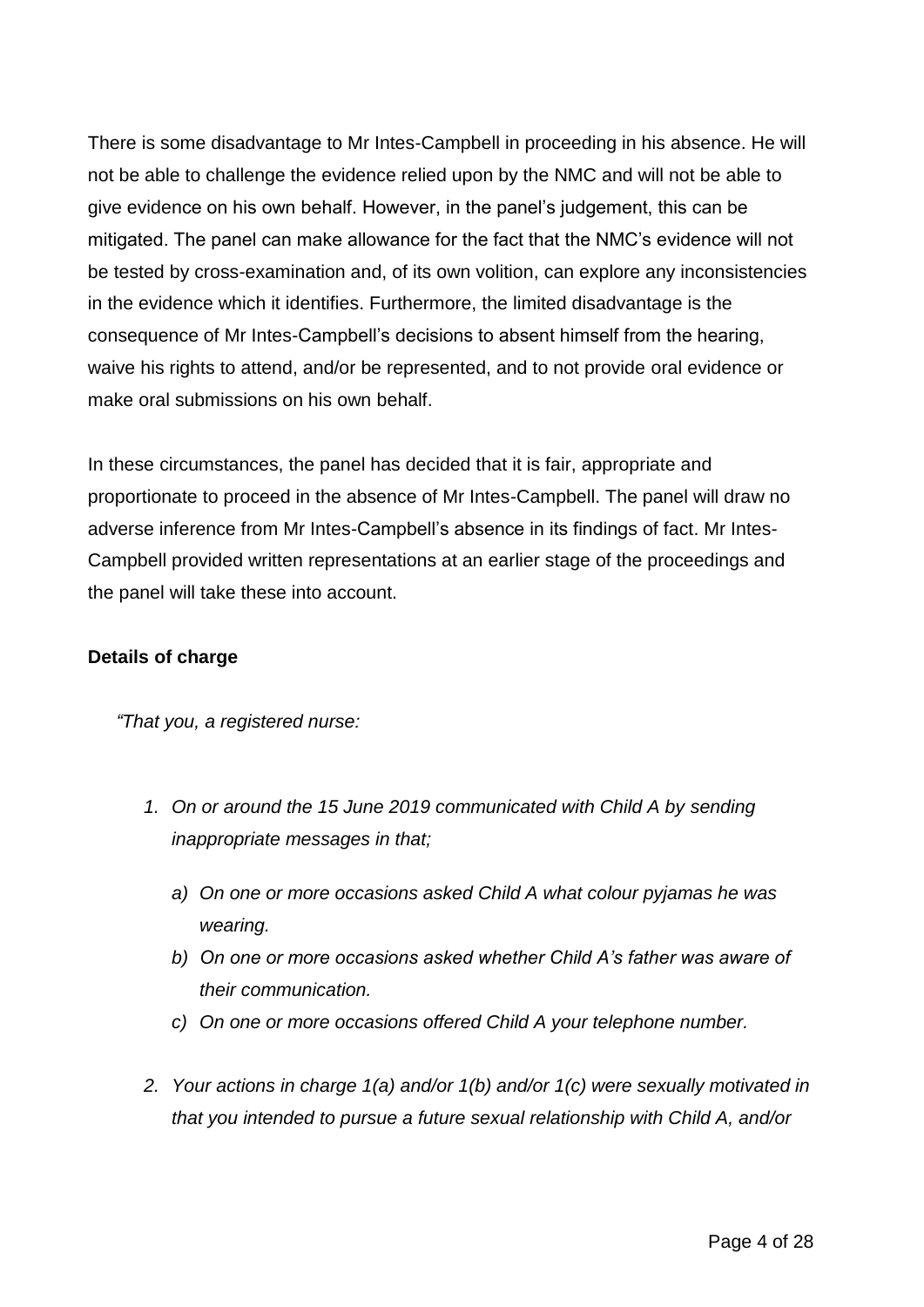- *3. Your actions in charge 1(a) were sexually motivated in that you sought sexual gratification.*
- *4. Your conduct in charge 1 (a), (b) and (c) showed a lack of integrity in that you knew that communicating with Child A was inappropriate.*

*In light of the above your fitness to practise is impaired by reason of your misconduct."*

# **Decision and reasons on application for hearing to be held in private**

At the outset of the hearing, Ms McGuinness made a request that any reference to Mr Intes-Campbell's health made during this case be heard in private. The application was made pursuant to Rule 19 of the 'Nursing and Midwifery Council (Fitness to Practise) Rules 2004', as amended (the Rules).

The legal assessor reminded the panel that while Rule 19(1) provides, as a starting point, that hearings shall be conducted in public, Rule 19(3) states that the panel may hold hearings partly or wholly in private if it is satisfied that this is justified by the interests of any party or by the public interest.

The panel determined to go into private session in connection with Mr Intes-Campbell's health in the event that such issues are raised in order to protect Mr Intes-Campbell's right to privacy.

## **Decision and reasons on facts**

In reaching its decisions on the disputed facts, the panel took into account all the oral and documentary evidence in this case together with the submissions made by Ms McGuinness on behalf of the NMC and written representations by Mr Intes-Campbell.

The panel has drawn no adverse inference from the non-attendance of Mr Intes-Campbell.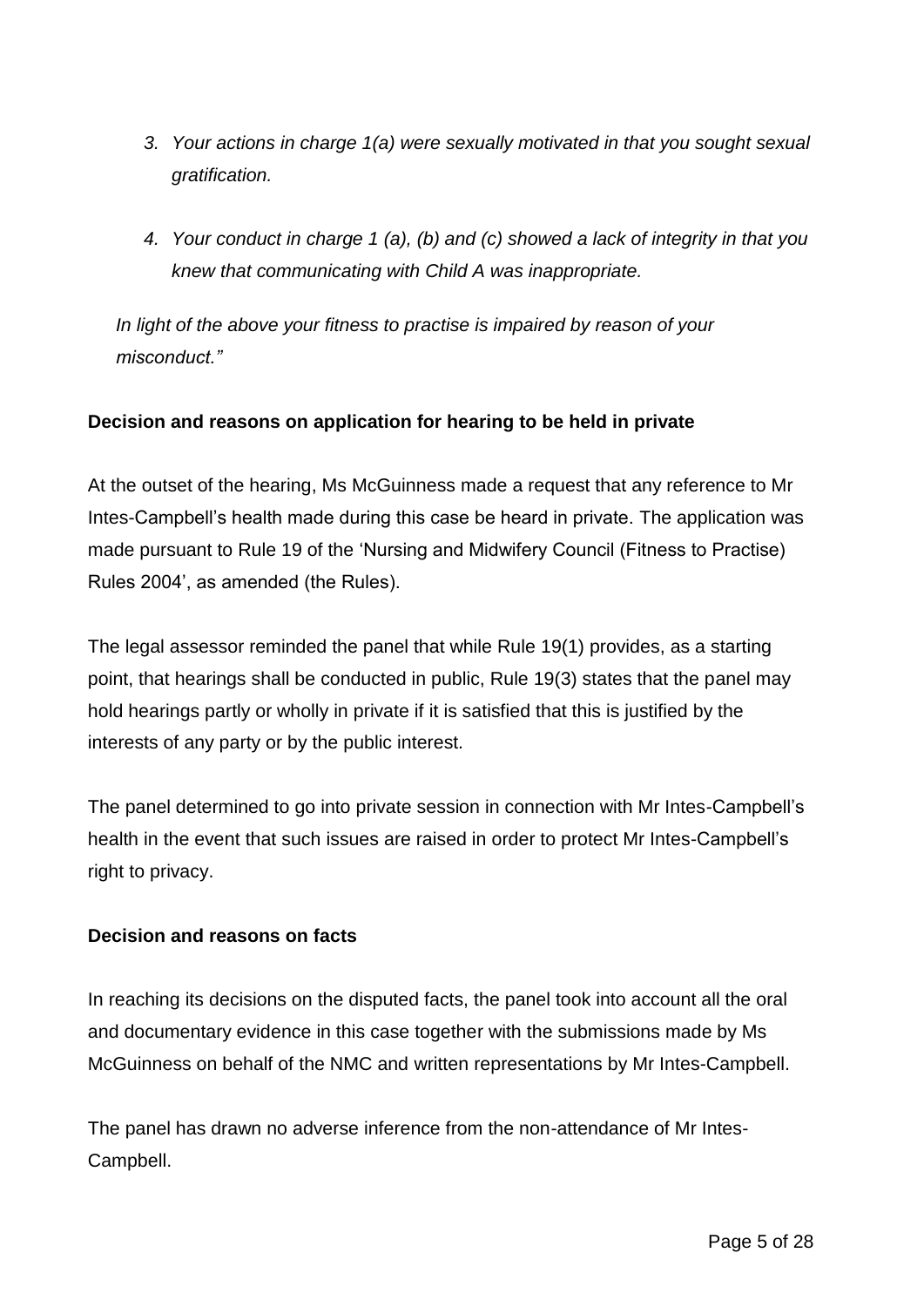The panel was aware that the burden of proof rests on the NMC, and that the standard of proof is the civil standard, namely the balance of probabilities. This means that a fact will be proved if a panel is satisfied that it is more likely than not that the incident occurred as alleged.

The panel heard live evidence from the following witnesses called on behalf of the NMC:

- Witness 1: Vice Principal at Swalcliffe Park School Trust ('the School') at the time of the incidents.
- Witness 2: Local Authority Designated Officer (LADO) who contacted the School in relation to the allegations against Mr Intes-Campbell

## **Background**

On 23 October 2019, Witness 1, Vice Principal of the School made a referral to the NMC in relation to Mr Intes-Campbell's fitness to practise at the time he was working for the School as a Healthcare Manager. The School is a residential school for boys with autism. The alleged facts are as follows:

On 4 October 2019, Witness 2 told the School that she had been contacted by the National Crime Agency ('NCA') about Mr Intes-Campbell.

The NCA was aware that Mr Intes-Campbell had allegedly sent inappropriate text messages to a 14-year-old boy ('Child A'). The boy was not a patient or a pupil at the School. The NCA had concerns about the content of the messages, which included asking him what colour his pyjamas were and also saying to him, "does your dad know we chat?" When Child A responded that he did not think so, Mr Intes-Campbell replied, "probably a good thing. He might object, lol".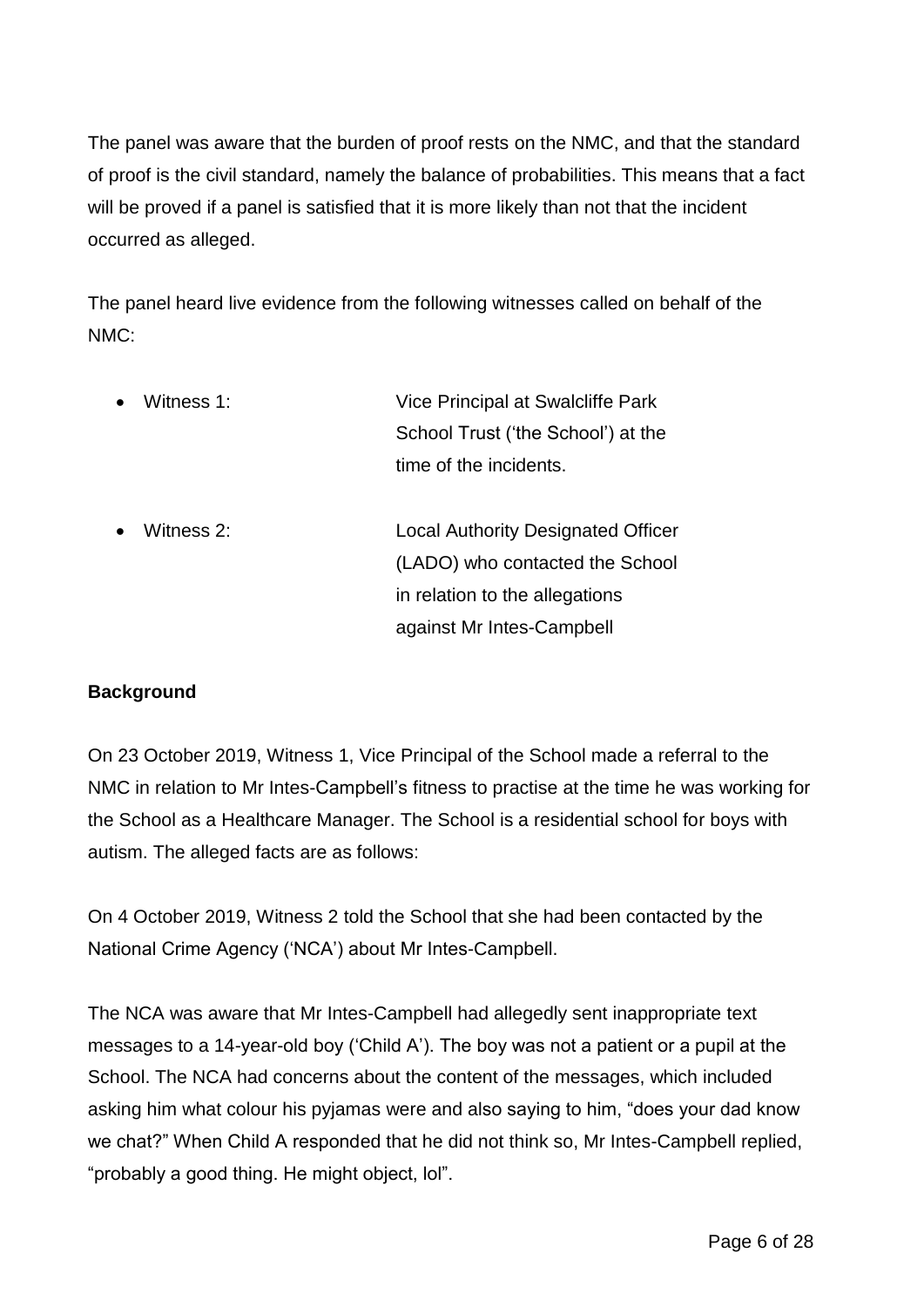The School conducted an investigation on 9 October 2019 and at a disciplinary meeting on 16 October 2019, Mr Intes-Campbell accepted that he had sent the messages which were the subject of the NCA's concerns. Mr Intes-Campbell accepted that Child A's parents had not been aware of the contact, and that it was inappropriate.

Before making any findings on the facts, the panel heard and accepted the advice of the legal assessor. It considered the witness and documentary evidence provided by both the NMC and Mr Intes-Campbell.

The panel then considered each of the disputed charges and made the following findings.

## **Charge 1a)**

*"That you, a registered nurse:*

- *1. On or around the 15 June 2019 communicated with Child A by sending inappropriate messages in that;*
	- *a) On one or more occasions asked Child A what colour pyjamas he was wearing."*

# **This charge is found proved.**

In reaching this decision, the panel took into account all of the evidence provided, including the screenshots of text messages between Mr Intes-Campbell and Child A. In the text messages, there are three occasions in which Mr Intes-Campbell asks Child A what colour pyjamas he was wearing. The text messages are as follows:

*'what color pj's* […] *hehehe'*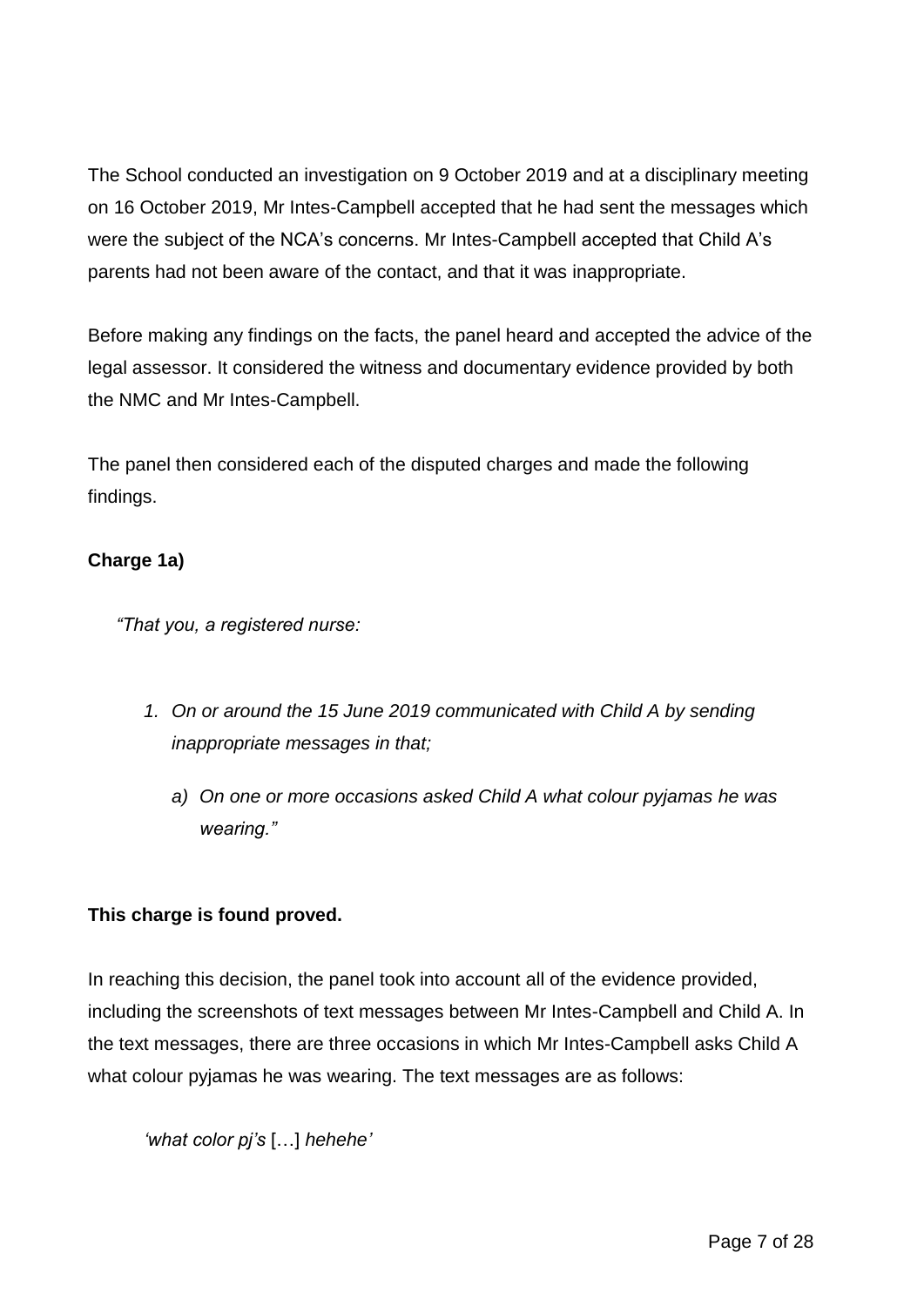[…]

*'No black pj's tonight?* […] *hehe'*

[…]

*'What colour? If I may ask'* [Sic]

The panel determined, in light of these text messages, Mr Intes-Campbell did ask Child A what colour pyjamas he was wearing on more than one occasion, and that these messages were inappropriate. The panel found charge 1a proved.

## **Charge 1b)**

*"b) On one or more occasions asked whether Child A's father was aware of their communication."*

## **This charge is found proved.**

In reaching this decision, the panel took into account all of the evidence provided, including the screenshots of text messages between Mr Intes-Campbell and Child A. In these text messages, Mr Intes-Campbell asked Child A:

'*Does dad know we chat?* To which Child A replied '*No*'. Mr Intes-Campbell then replied:

'*Probably a good thing'* '*He might object, lol*'.

In another message, Mr Intes-Campbell also asked: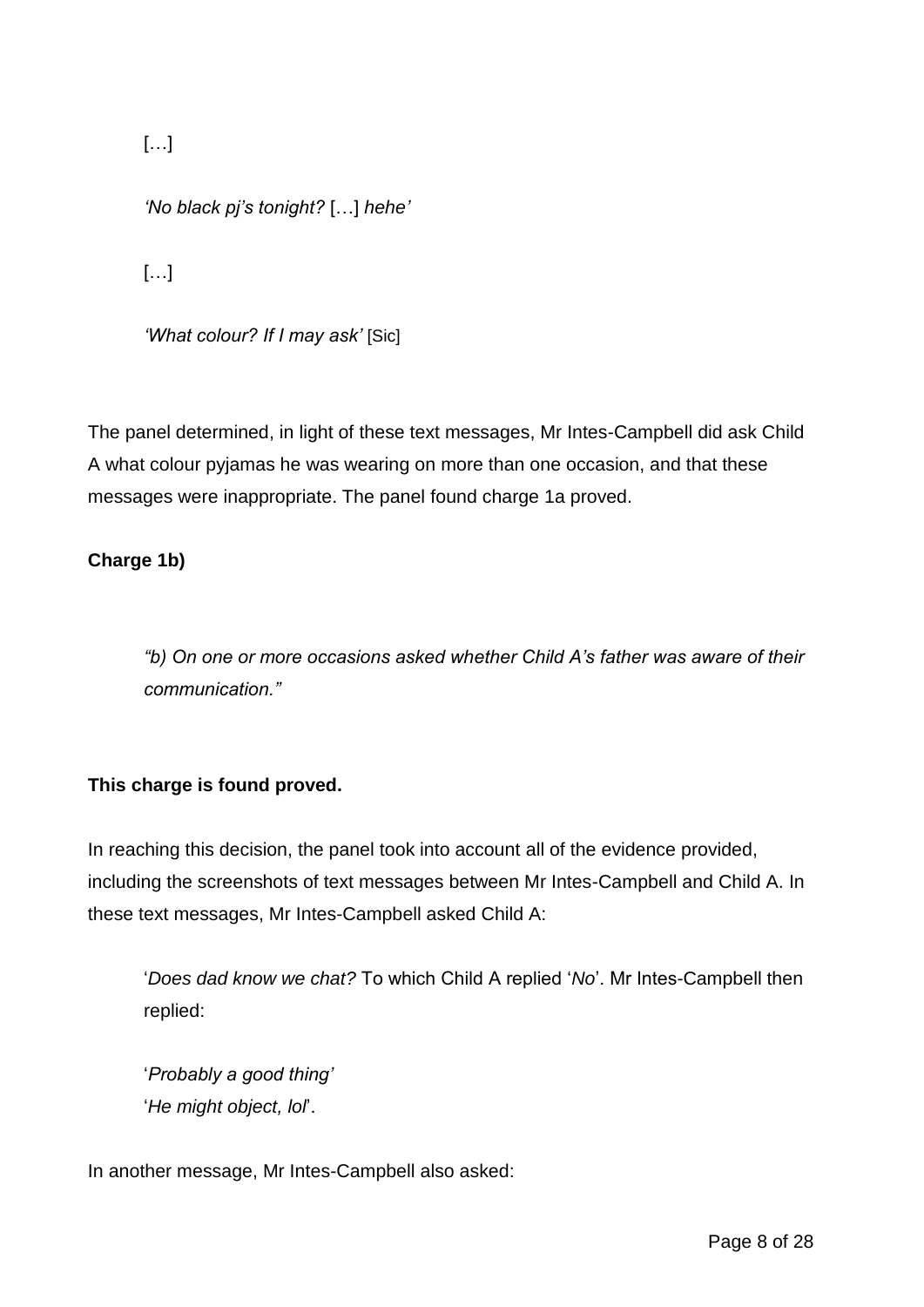'*Does your dad know we chat?* '.

In light of these text messages, the panel determined that Mr Intes-Campbell did ask Child A whether his father was aware of their communication and that this was inappropriate. The panel found charge 1b proved.

# **Charge 1c)**

*"c) On one or more occasions offered Child A your telephone number."*

# **This charge is found proved.**

In reaching this decision, the panel took into account all of the evidence provided, including the screenshots of text messages between Mr Intes-Campbell and Child A. It considered a text message from Mr Intes-Campbell stating the following:

'*You want my number'* followed by a text message including his telephone number as shown in the NMC register.

In light of these text messages, the panel is satisfied that Mr Intes-Campbell did offer Child A his telephone number and that this was inappropriate. The panel found charge 1c proved.

# **Charge 2)**

*"2. Your actions in charge 1(a) and/or 1(b) and/or 1(c) were sexually motivated in that you intended to pursue a future sexual relationship with Child A"*

## **This charge is found NOT proved.**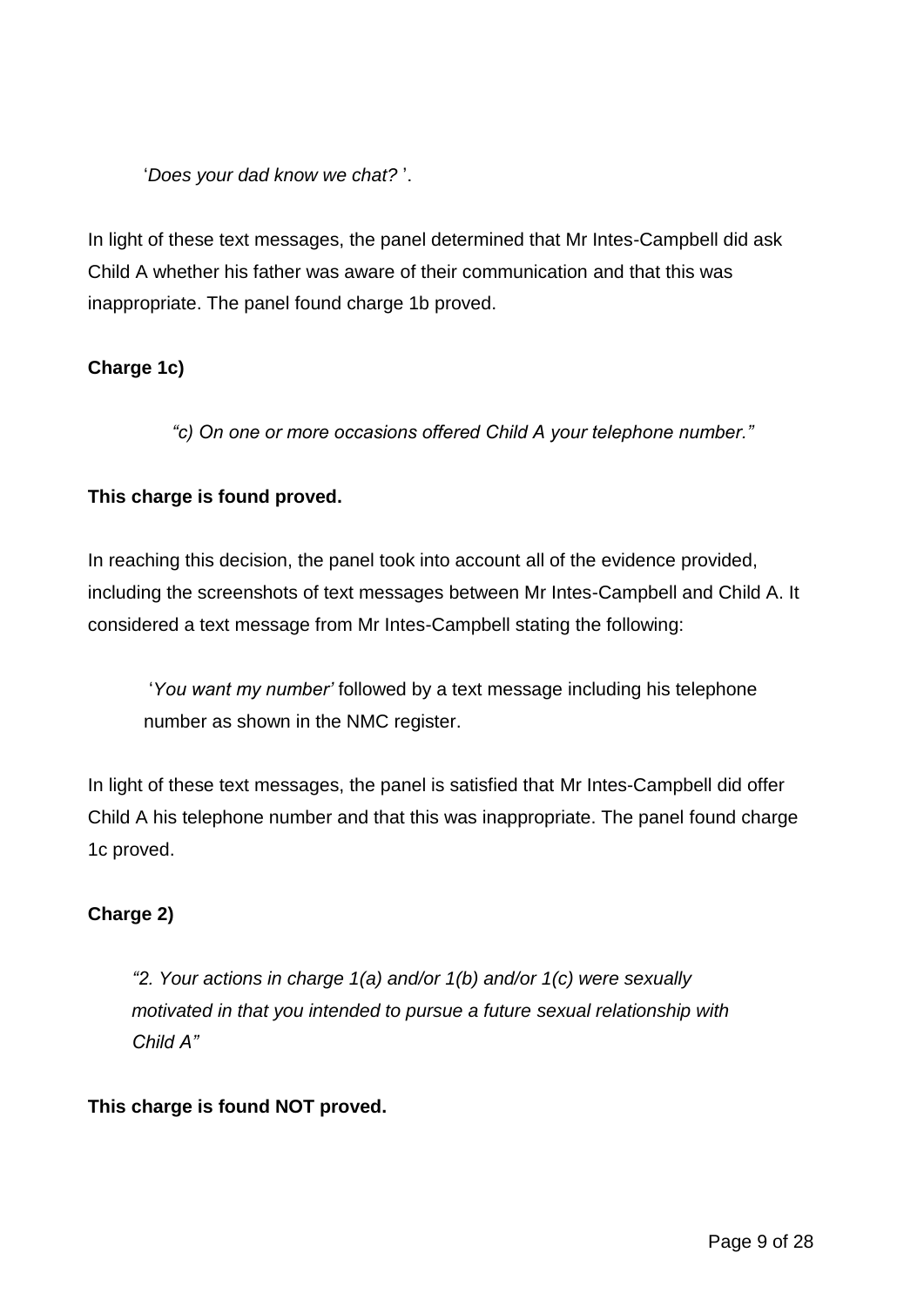In reaching this decision, the panel took into account all of the evidence before it, including the oral evidence from Witness 2 and the screenshots of text messages between Mr Intes-Campbell and Child A.

The panel considered Witness 2's evidence. In her evidence she stated that, in her experience as a LADO, these text messages could indicate the early stages of grooming. She made particular note of the 'child-like' language Mr Intes-Campbell used, such as '*hehe'* which can be used as a grooming tool.

The panel also took into account the text messages between Mr Intes-Campbell and Child A. It concluded that, due to the secretive nature of the conversations, the tone of the language used and the inappropriate questioning regarding the colour of Child A's pyjamas, the text messages were sexually motivated. The panel also took into account, having found charge 1c proved, that Mr Intes-Campbell did give Child A his telephone number which may have been for the purposes of future communication.

However the panel noted that there were no records that Mr Intes-Campbell intended to meet Child A. The panel is therefore of the view that there is insufficient evidence to show that Mr Intes-Campbell intended to pursue a future sexual relationship with Child A. In light of this, the panel found charge 2 not proved.

## **Charge 3)**

*"3. Your actions in charge 1(a) were sexually motivated in that you sought sexual gratification."*

## **This charge is found proved.**

In reaching this decision, the panel took into account all of the evidence before it, including the oral evidence from Witness 2 and the screenshots of text messages between Mr Intes-Campbell and Child A.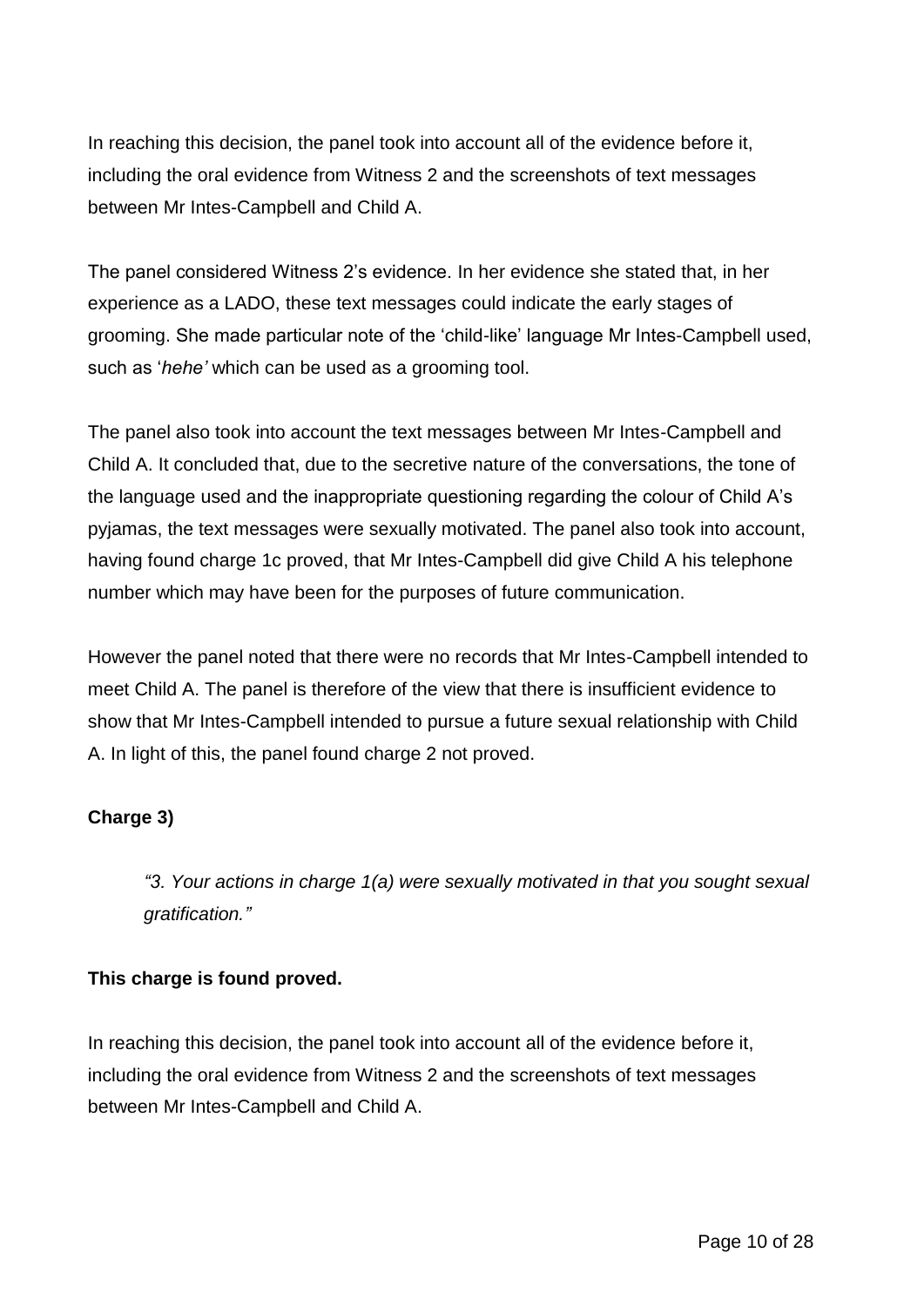The panel was of the view that, for reasons which are outlined above, that the text message conversations between from Mr Intes-Campbell and Child A were sexually motivated. It was of the view that Mr Intes-Campbell asking what colour pyjamas Child A was wearing was sufficient to infer that these questions were asked for his sexual gratification.

The panel considered that Mr Intes-Campbell has stated in the School's investigatory meeting notes, dated 9 October 2019, that asking Child A what colour his pyjamas were was '*just banter'* however the panel does not accept this reason. It also considered that Mr Intes-Campbell had accepted that these text messages could be perceived as grooming as shown in the disciplinary hearing notes, dated 16 October 2019. The panel found it difficult to identify any other likely motivation for the intimate nature of the text messages other than sexual gratification. No other motive was suggested by Mr Intes-Campbell. In his written representations, he said '*Even now, I cannot explain why I asked such questions'*.

In light of this, the panel was of the view that, on the balance of probabilities, Mr Intes-Campbell's actions in charge 1a were sexually motivated in that he sought sexual gratification and it found charge 3 proved.

## **Charge 4)**

"4. Your conduct in charge 1 (a), (b) and (c) showed a lack of integrity in that you knew that communicating with Child A was inappropriate."

## **This charge is found proved.**

In reaching this decision, the panel took into account all of the evidence before it, including a written statement from Mr Intes-Campbell.

The panel considered the written statement from Mr Intes-Campbell. It had particular regard to the following: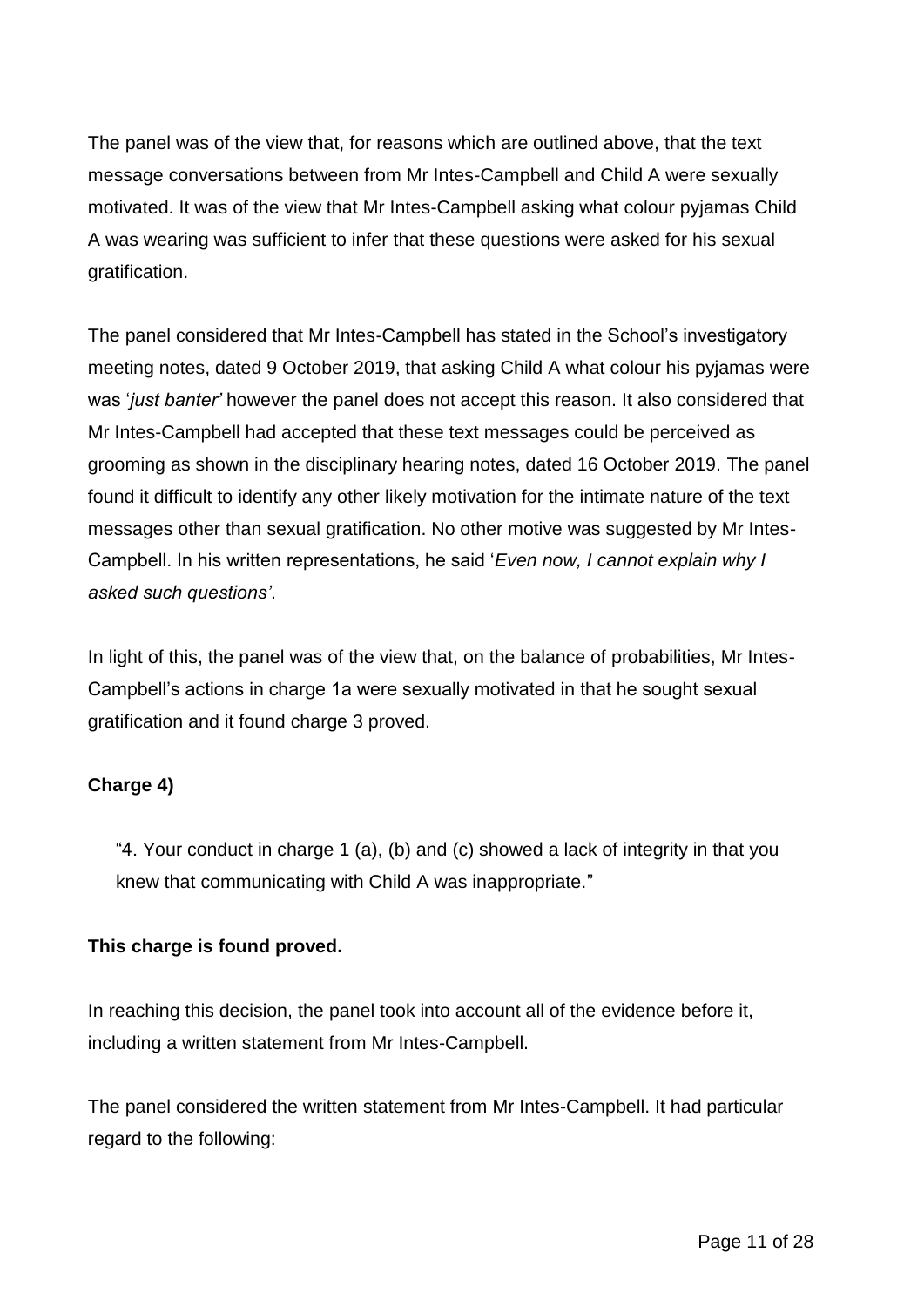*'11. I accept and take responsibility that the content of the communication was inappropriate and I should know better. It was wrong and very irresponsible of me'*

[…]

*'21. I take full responsibility for my actions. I admit that it was wrong and inappropriate.'*

In light of this statement, it concluded that Mr Intes-Campbell knew the messaging of Child A was inappropriate.

The panel considered the standard of behaviour expected from a registered nurse. Having found that some of the content of the messages sent between Mr Intes-Campbell and Child A were sexually motivated and inappropriate, the panel determined that Mr Intes-Campbell's conduct set out in charges 1a, 1b and 1c showed a lack of integrity and it found charge 4 proved.

## **Fitness to practise**

Having reached its determination on the facts of this case, the panel then moved on to consider, whether the facts found proved amount to misconduct and, if so, whether Mr Intes-Campbell's fitness to practise is currently impaired. There is no statutory definition of fitness to practise. However, the NMC has defined fitness to practise as a registrant's suitability to remain on the register unrestricted.

The panel, in reaching its decision, has recognised its statutory duty to protect the public and maintain public confidence in the profession. Further, it bore in mind that there is no burden or standard of proof at this stage and it has therefore exercised its own professional judgement.

The panel adopted a two-stage process in its consideration. First, the panel must determine whether the facts found proved amount to misconduct. Secondly, only if the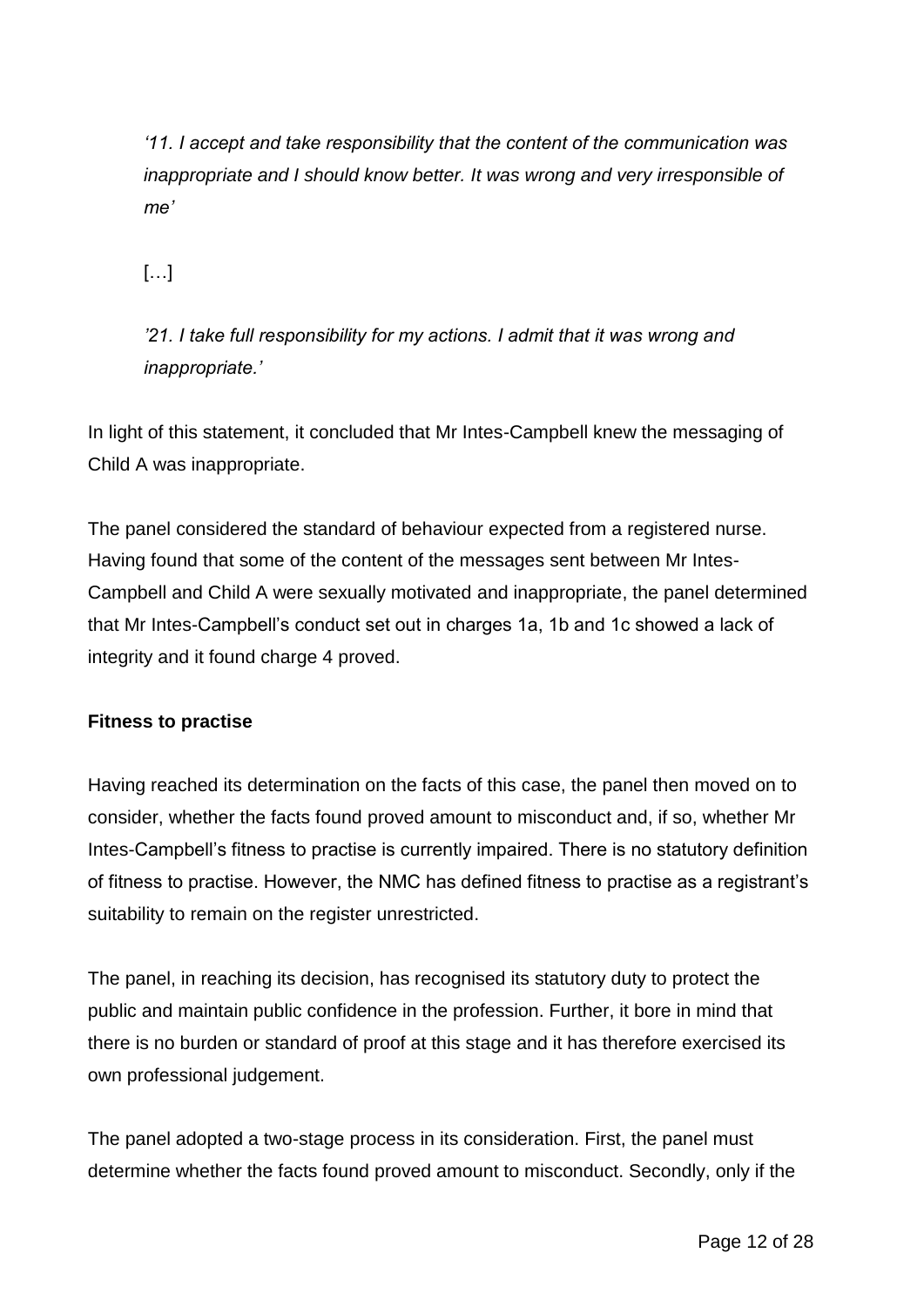facts found proved amount to misconduct, the panel must decide whether, in all the circumstances, Mr Intes-Campbell's fitness to practise is currently impaired as a result of that misconduct.

#### **Submissions on misconduct**

In coming to its decision, the panel had regard to the case of *Roylance v General Medical Council (No. 2)* [2000] 1 AC 311 which defines misconduct as a *'word of general effect, involving some act or omission which falls short of what would be proper in the circumstances.'*

Ms McGuinness invited the panel to take the view that the facts found proved amount to misconduct. The panel had regard to the terms of 'The Code: Professional standards of practice and behaviour for nurses and midwives (2015' (the Code) in making its decision.

Ms McGuinness identified the specific, relevant standards where Mr Intes-Campbell's actions amounted to misconduct.

Ms McGuinness submitted that Mr Intes- Campbell conduct did fall significantly short of the standards expected of a registered nurse and amounted to multiple breaches of the Code. Specifically:

## *'1 - Treat people as individuals and uphold their dignity*

*To achieve this, you must:* 

*1.1 - Treat people with kindness, respect and compassion* 

## *20 - Uphold the reputation of your profession at all times*

*To achieve this, you must:*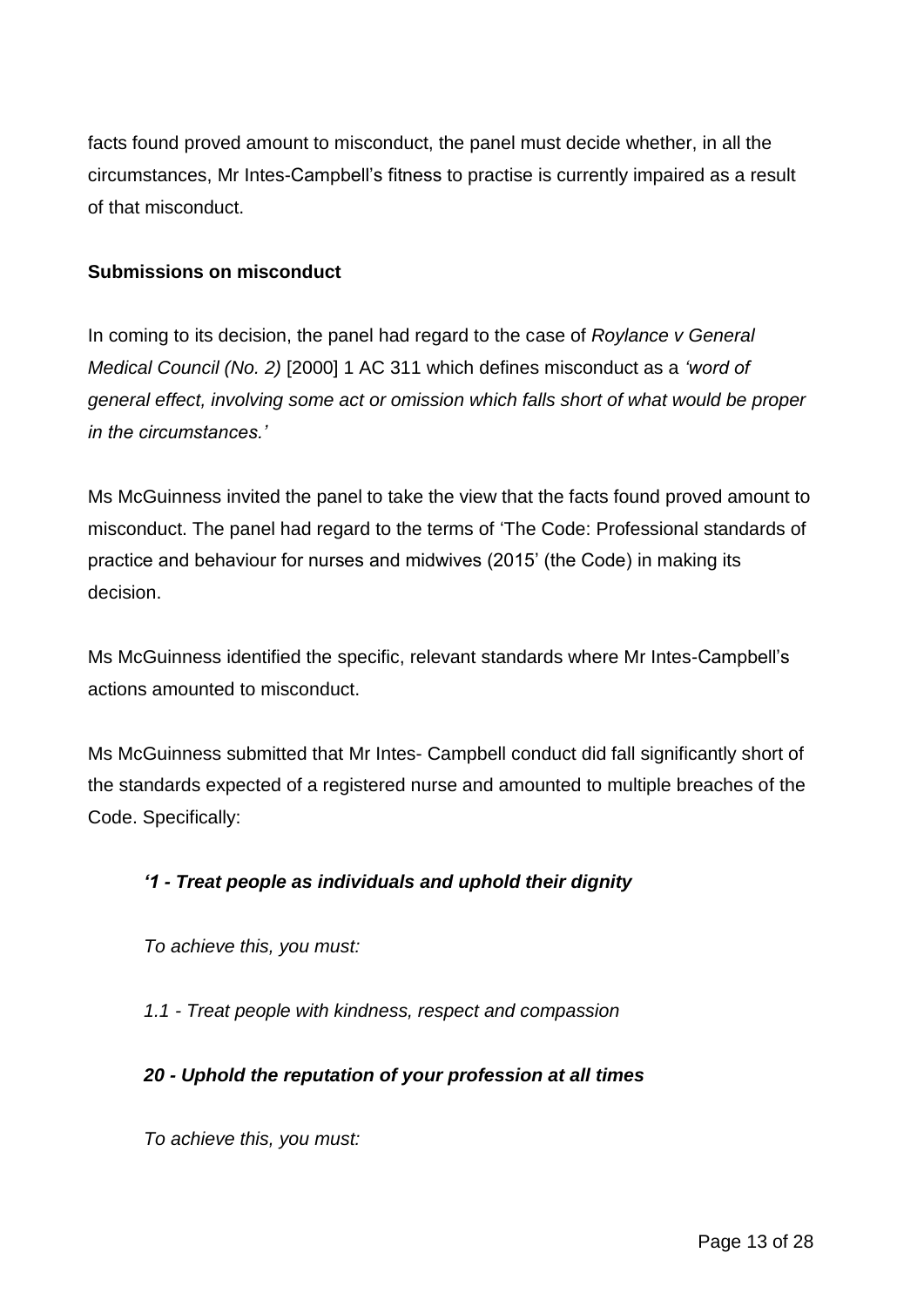*20.1 - Keep to and uphold the standards and values set out in the Code.* 

*20.2 - Act with honesty and integrity at all times, treating people fairly and without discrimination, bullying or harassment.*

*20.3 - Be aware at all times of how your behaviour can affect and influence the behaviour of other people.*

*20.5 - Treat people in a way that does not take advantage of their vulnerability or cause them upset or distress'*

Ms McGuinness submitted that Mr Intes-Campbell's conduct demonstrated a complete lack of respect for Child A's dignity when he asked him what colour his pyjamas were for his own sexual gratification. Further, she submitted that Mr Intes-Campbell was a family friend of the boy's father therefore he was in a position of trust.

Ms McGuinness submitted that Mr Intes-Campbell was sending messages to a vulnerable child and influencing the behaviour of Child A to conceal from his family that he was messaging Mr Intes-Campbell.

Ms McGuinness submitted that Mr Intes-Campbell recognises in his own written representations that he may have caused emotional harm to the boy and distress not only to the boy but also his family. She had particular regard to the following:

*'I am wholly to blame for my actions and for any emotional harm I have caused the boy.'*

[…]

*'Truly sorry for the harm and distress that I have caused them during this trying time.'*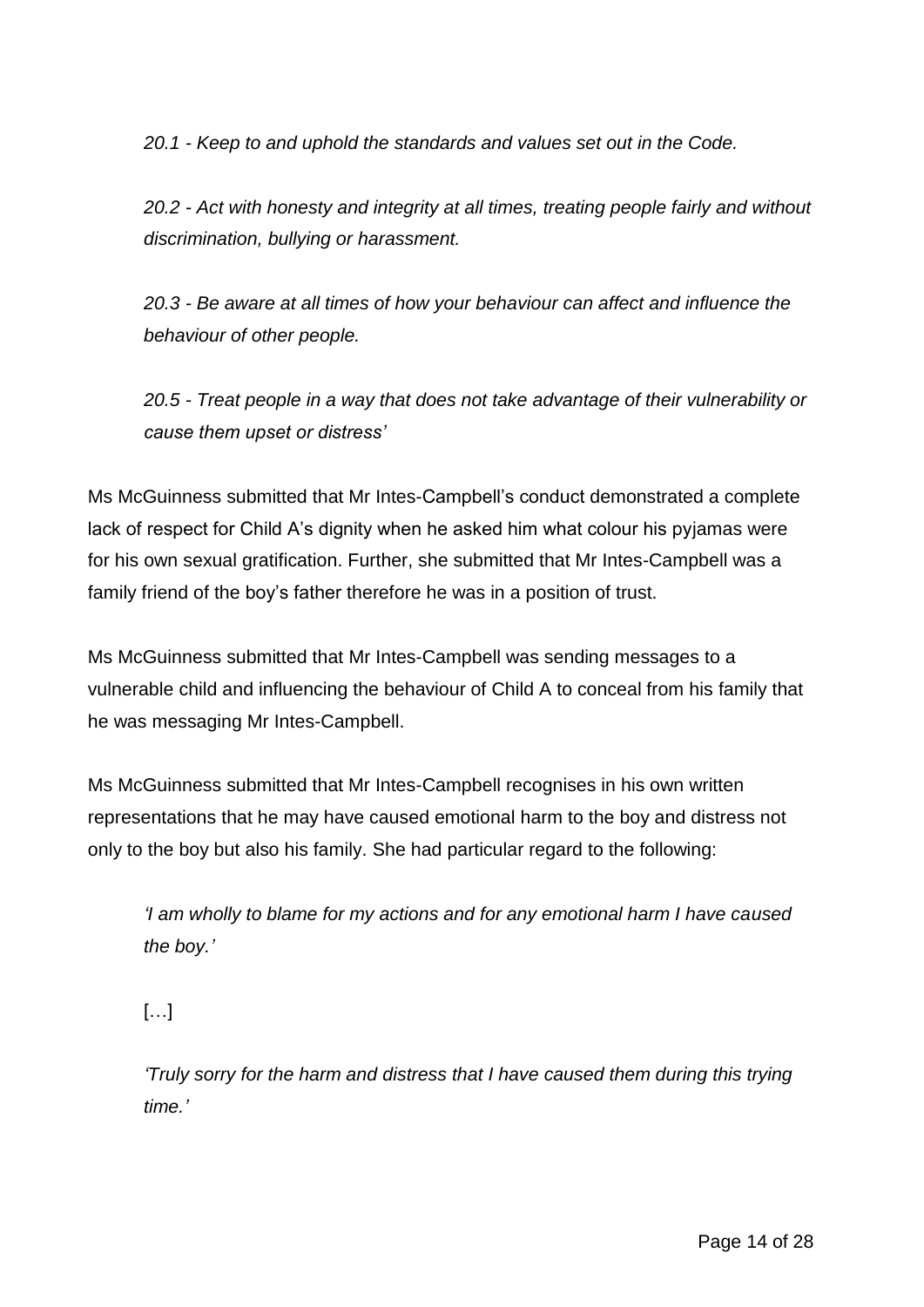Ms McGuinness submitted that, that while not all inappropriate conduct may amount to serious misconduct the conduct this case, having found charges 1 and 3 proved amounts to sexual misconduct. She submitted that sexual misconduct, of any description, is so serious as to breach the fundamental tenets of upholding dignity and acting professionally.

Ms McGuinness submitted that it is clear that fellow practitioners would view such conduct as reprehensible. She submitted that Mr Intes-Campbell's conduct falls far below the standards which would be considered acceptable and that the facts found proved amount to misconduct.

#### **Submissions on impairment**

Ms McGuinness moved on to the issue of impairment and addressed the panel on the need to have regard to protecting the public and the wider public interest. This included the need to declare and maintain proper standards and maintain public confidence in the profession and in the NMC as a regulatory body. This included reference to the cases of *Council for Healthcare Regulatory Excellence v (1) Nursing and Midwifery Council (2) and Grant* [2011] EWHC 927 (Admin) and *Meadow & the General Medical Council* [2006] EWCA Civ 1390.

Ms McGuinness submitted that, while it is acknowledged that there are no allegations of patient harm caused by Mr Intes-Campbell's conduct, or indeed any clinical concerns raised with his practice, his conduct does put patients at unwarranted risk of harm. She submitted that, although the child was not a patient, the behaviour of Mr Intes-Campbell has the potential to cause harm to vulnerable patients in his care.

Ms McGuinness submitted that a finding of sexual misconduct would seriously undermine public trust in nurses, midwives and nursing associates. She submitted that a nurse inappropriately communicating with a child and for sexual gratification may discourage patients from seeking treatment and therefore has the potential to cause harm. Further, she submitted that, if Mr Intes-Campbell's behaviour were to be repeated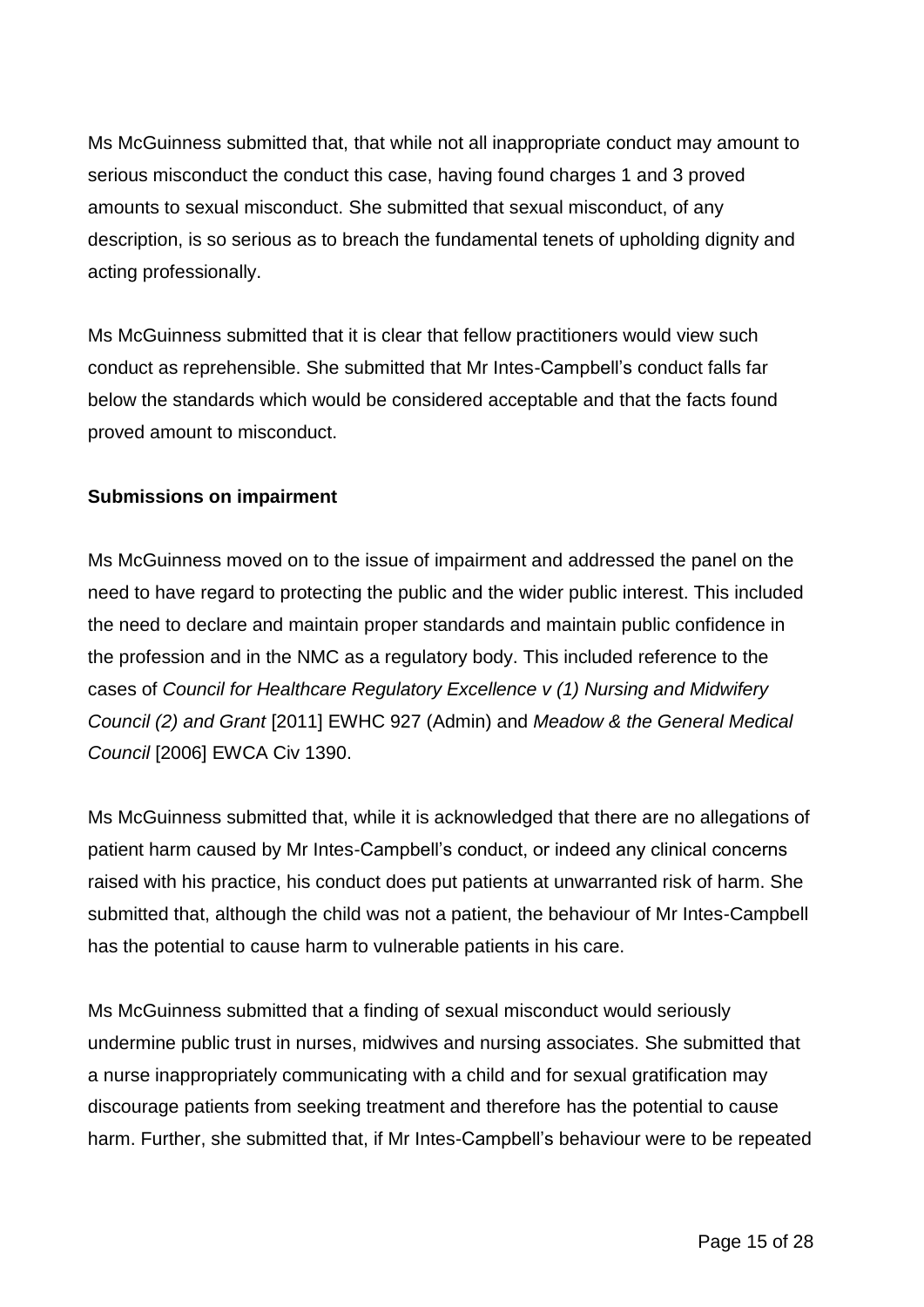towards a member of the public, a patient or a relative of patient, there is a real potential for harm.

Ms McGuinness submitted that Mr Intes-Campbell's conduct would be viewed very dimly by the public and his fellow professionals. She submitted that his conduct has brought the profession into disrepute. Further, she submitted that confidence in the profession would be undermined if the NMC as a regulator took no action.

Ms McGuinness invited the panel to consider the NMC guidance on 'Remediation and Insight', which states:

*'Examples of conduct which may not be possible to remedy, and where steps such as training courses or supervision at work are unlikely to address the concerns include:*

*• inappropriate personal or sexual relationships with patients, service users or other vulnerable people'*

Ms McGuinness submitted that the communication with Child A may be described as an inappropriate personal relationship with a vulnerable person and that the text message conversations with Child A were sexually motivated in that Mr Intes-Campbell asking what colour pyjamas Child A was wearing, was for Mr Intes-Campbell's sexual gratification. As such, Ms McGuinness submitted that his conduct is very difficult to remedy.

Ms McGuinness submitted that Mr Intes-Campbell's admissions demonstrate an acknowledgment of his actions with respect to him sending inappropriate messages and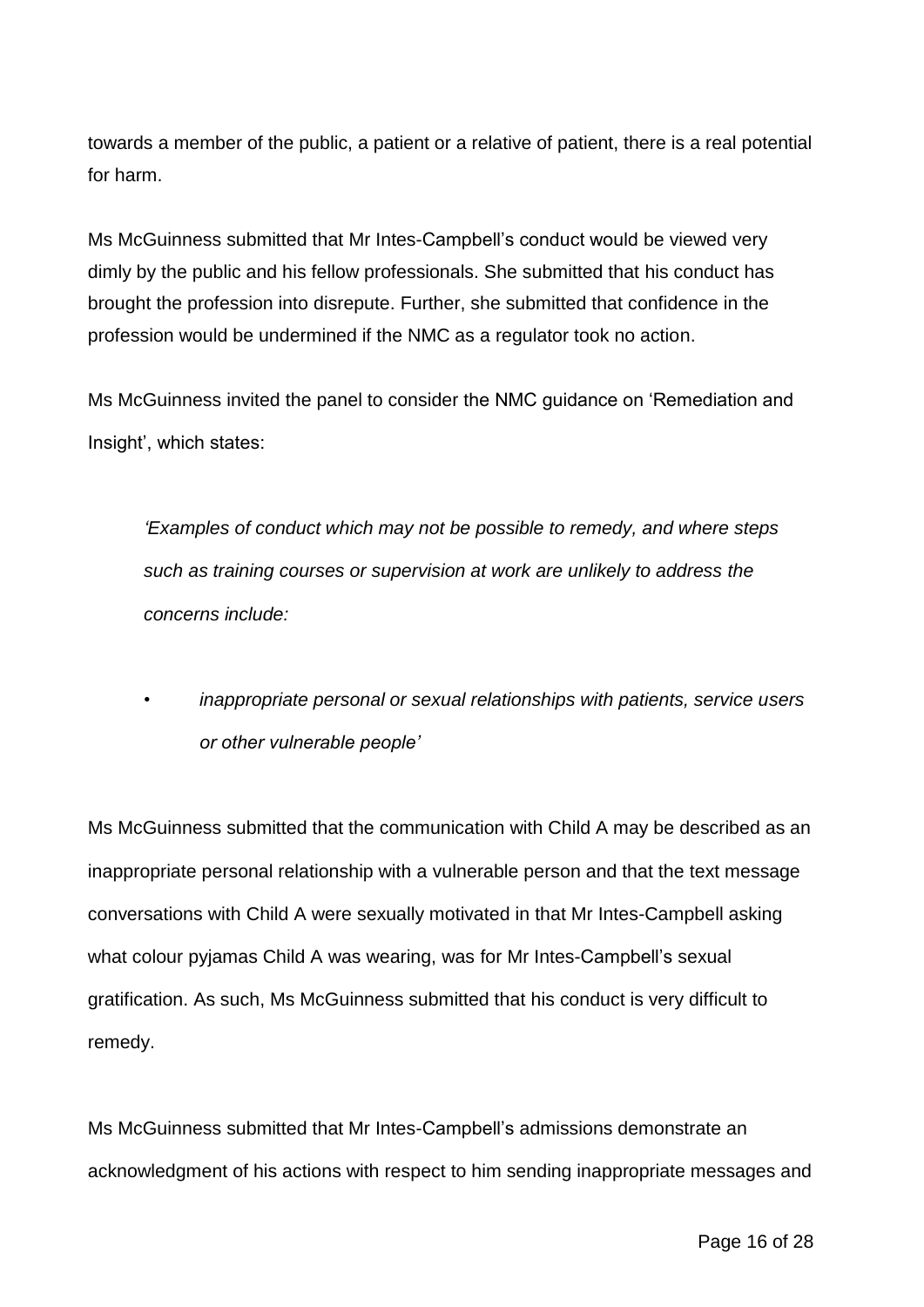he acknowledged that the contact was inappropriate. He did admit to sending the messages at an early stage during the local investigation and he has apologised and expressed remorse. However, Ms McGuinness submitted that he has not acknowledged that his actions amounted to sexual misconduct. She referred the panel to his statement in which he states the following:

*'I understand completely the concerns and appreciate how they can be viewed as grooming.*

*[…]*

*Even now, I cannot explain why I asked such questions.'*

Ms McGuinness submitted that Mr Intes-Campbell does show some insight in that he accepts that the existence of the messages would be concerning for parents and staff at the school and that he would have lost the trust and confidence of the public as a result. However, she submitted that he demonstrates a lack of insight into the content of the messages and the relationship he had with the child and that his reflection does not address in any detail the reasons for his contact with Child A, nor why he encouraged Child A to conceal the communication from his parents.

Ms McGuinness told the panel that Mr Intes-Campbell has indicated that he has made a change to his behaviour in that he has taken steps to ensure that he does not contact anyone under the age of 21 through social media in future. However, she submitted that he has not provided any evidence to show he has engaged in any further training in relation to safeguarding or professional boundaries. In light of this, Ms McGuinness submitted that, due to the lack of full insight and evidence that Mr Intes-Campbell has taken steps to strengthen his practice, there is a risk of repetition.

Ms McGuinness submitted that, although there is no actual evidence of harm, exposing vulnerable children to this type of inappropriate behaviour could risk significant psychological harm to them. Ms McGuinness submitted that Mr Intes-Campbell does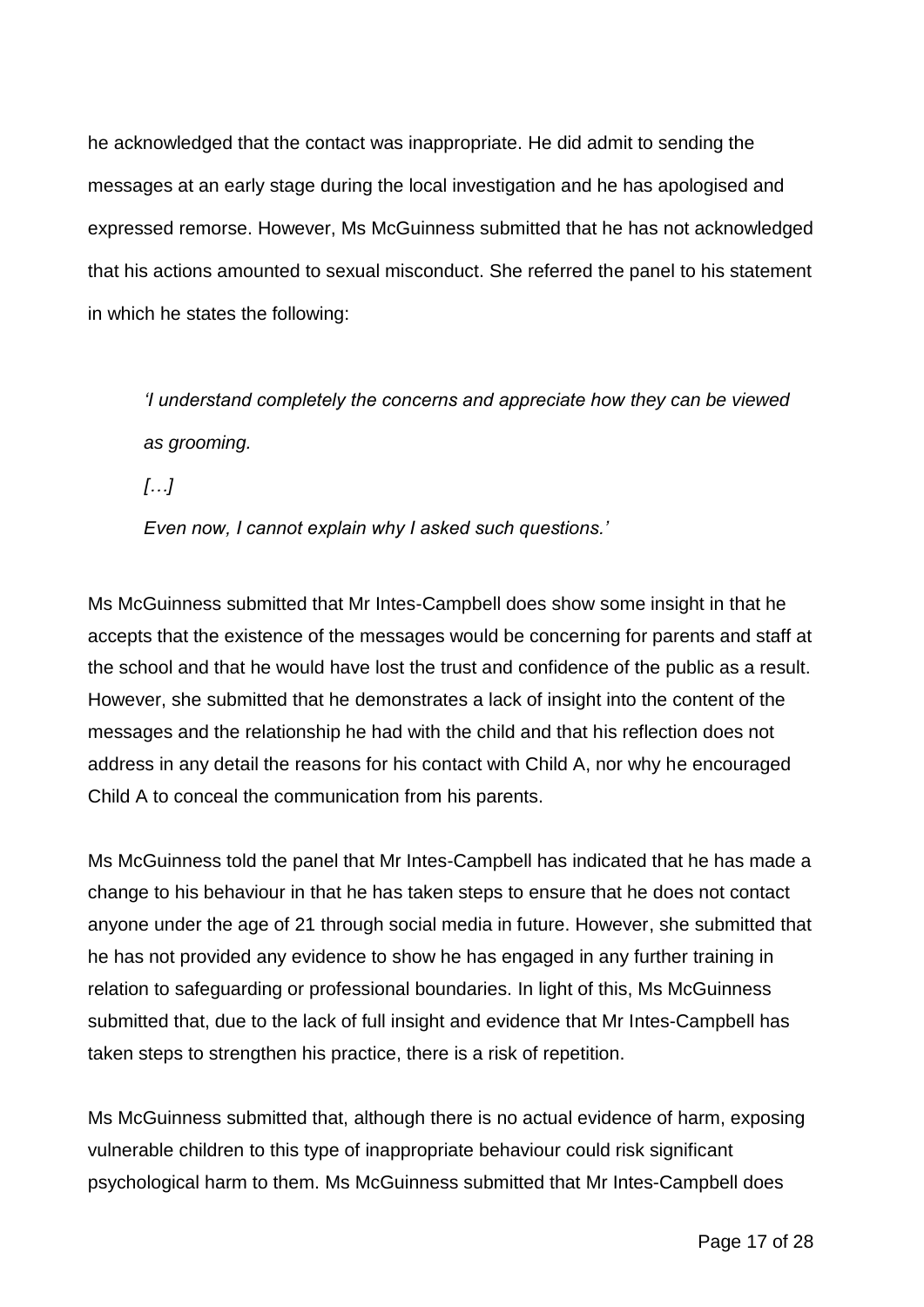acknowledge the potential for harm in his own submissions as seen through the following:

*'I am wholly to blame for my actions and for any emotional harm I have caused the boy.'*

Ms McGuinness submitted that Mr Intes-Campbell's behaviour demonstrates a significant departure from the standards expected of a registered nurse and that he has brought the reputation of the profession into disrepute. She submitted that his behaviour is likely to seriously undermine public trust in nurses, midwives and nursing associates. She submitted that a fully informed member of the public would be concerned if a finding of impairment was not found in this case. Further, she submitted that the public would lose confidence in the profession, and the NMC as its regulator, if it did not make a finding of impairment, considering the circumstances of this case. She submitted that it is important to show both the public and fellow professionals that the highest standards are being upheld. In light of this, Ms McGuinness submitted that a finding of current impairment is necessary on public interest grounds.

The panel accepted the advice of the legal assessor which included reference to a number of relevant judgments. These included: *Roylance v General Medical Council* (No 2) [2000] 1 A.C. 311, *Nandi v General Medical Council* [2004] EWHC 2317 (Admin), and *General Medical Council v Meadow* [2007] QB 462 (Admin).

## **Decision and reasons on misconduct**

When determining whether the facts found proved amount to misconduct, the panel had regard to the terms of the Code.

The panel was of the view that Mr Intes-Campbell's actions did fall significantly short of the standards expected of a registered nurse, and that Mr Intes-Campbell's actions amounted to a breach of the Code. The panel considered submissions from Ms McGuinness in relation to part 1 of the Code and it determined that this is linked to the treatment of those receiving care. The panel noted that the misconduct did not take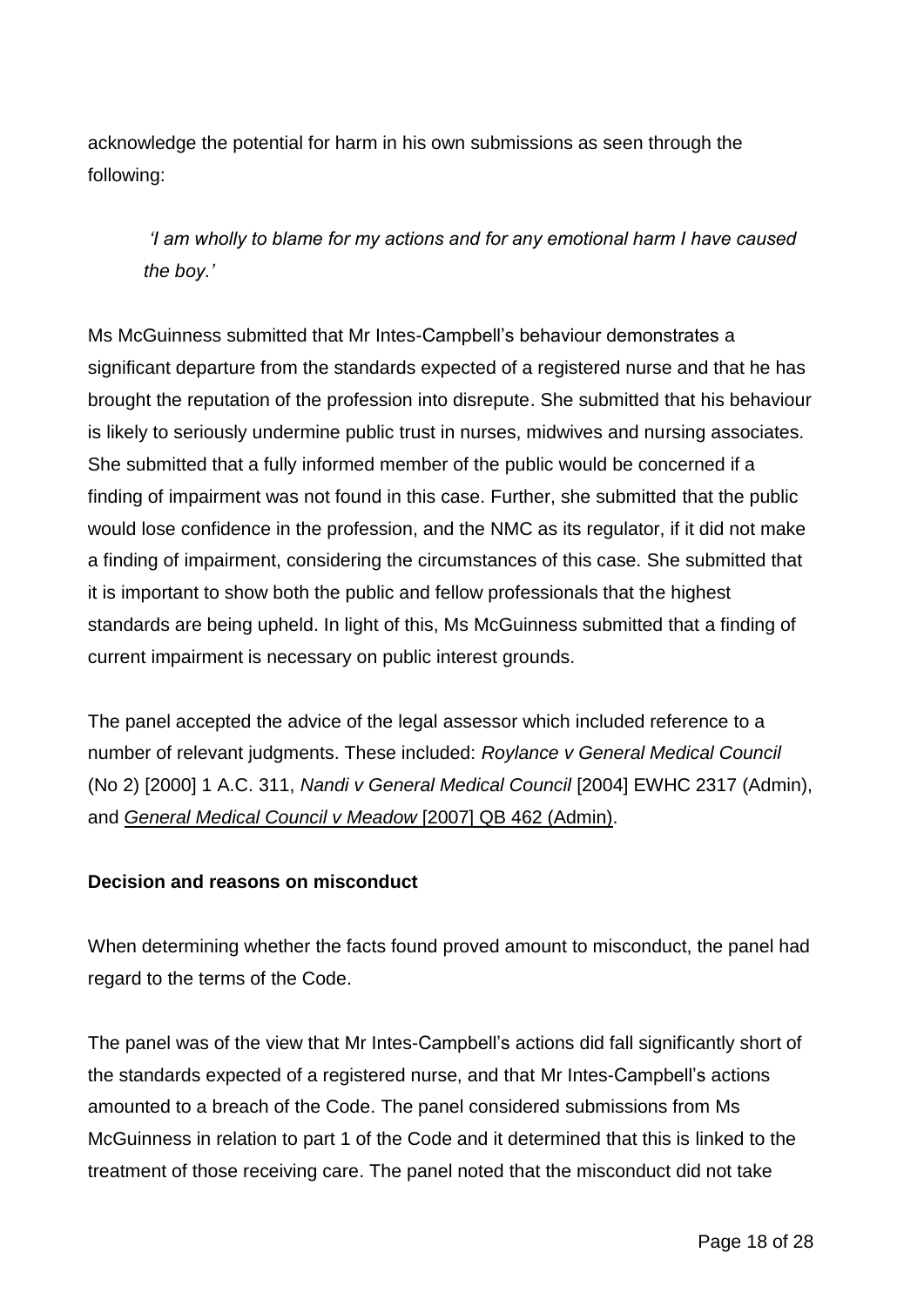place in the course of practice by Mr Intes-Campbell as a registered nurse and there is no evidence to show that he has abused his position of trust in his work. Therefore, it found that part 1 of the Code was not applicable in this case. However, the panel considered part 20 of the Code, specifically the following:

# *'20 - Uphold the reputation of your profession at all times*

*To achieve this, you must:* 

*20.1 - Keep to and uphold the standards and values set out in the Code.* 

*20.3 - Be aware at all times of how your behaviour can affect and influence the behaviour of other people.*

*20.5 - Treat people in a way that does not take advantage of their vulnerability or cause them upset or distress'*

The panel appreciated that breaches of the Code do not automatically result in a finding of misconduct. However, the panel was of the view that the conduct found proved is serious as this case involves sexual misconduct involving a vulnerable child. It was of the view that the conduct found proved displays a lack of judgement and that his behaviour did fall seriously short of the conduct and standards expected of a nurse. In light of this, the panel found that Mr Intes-Campbell's actions amounted to misconduct.

## **Decision and reasons on impairment**

The panel next went on to decide if as a result of the misconduct, Mr Intes-Campbell's fitness to practise is currently impaired.

Nurses occupy a position of privilege and trust in society and are expected at all times to be professional and to maintain professional boundaries. Patients and their families must be able to trust nurses with their lives and the lives of their loved ones. To justify that trust, nurses must be honest and open and act with integrity. They must make sure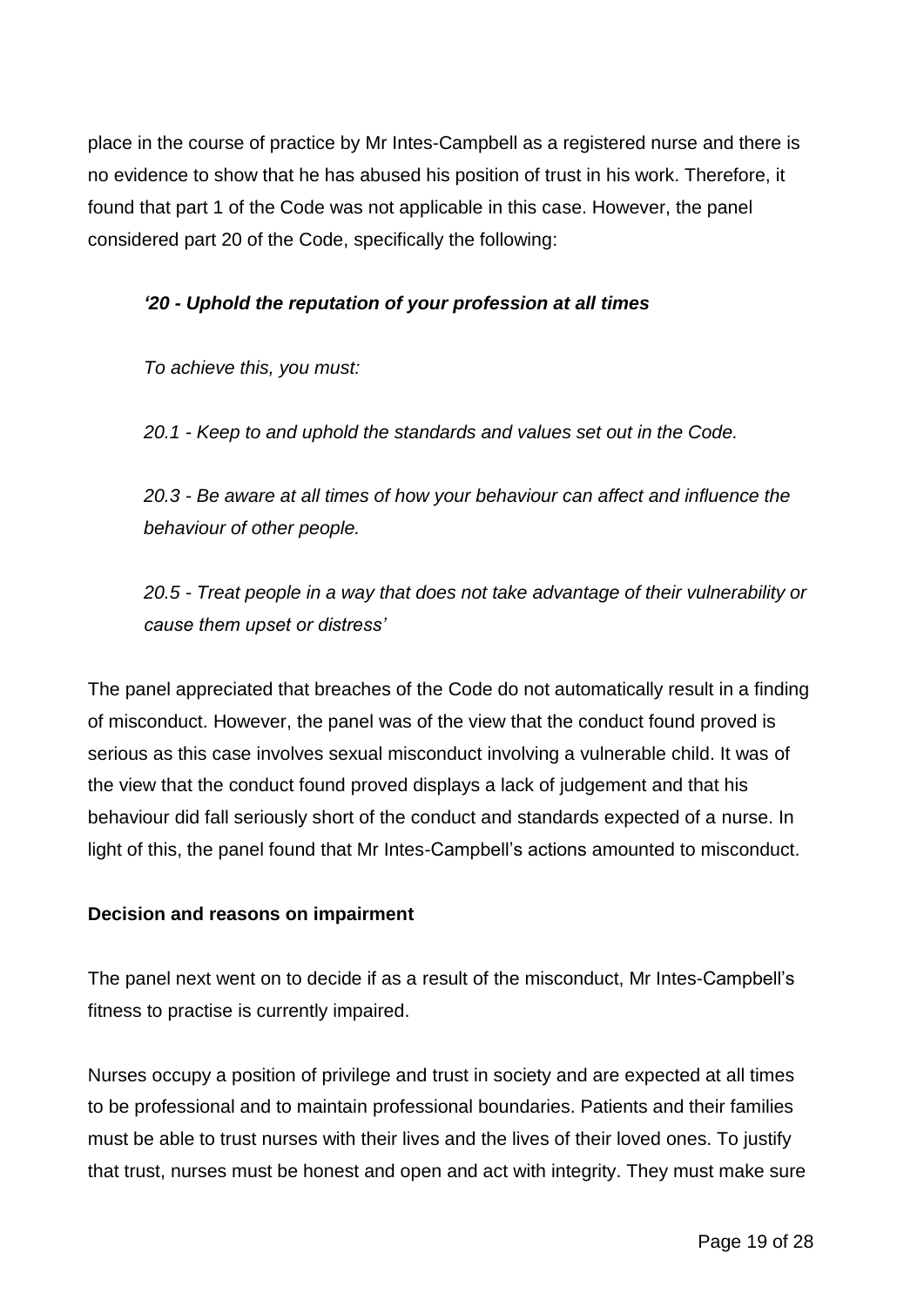that their conduct at all times justifies both their patients' and the public's trust in the profession.

In this regard the panel considered the judgment of Mrs Justice Cox in the case of *CHRE v NMC and Grant* in reaching its decision. In paragraph 74, she said:

*'In determining whether a practitioner's fitness to practise is impaired by reason of misconduct, the relevant panel should generally consider not only whether the practitioner continues to present a risk to members of the public in his or her current role, but also whether the need to uphold proper professional standards and public confidence in the profession would be undermined if a finding of impairment were not made in the particular circumstances.'*

In paragraph 76, Mrs Justice Cox referred to Dame Janet Smith's "test" which reads as follows:

*'Do our findings of fact in respect of the doctor's misconduct, deficient professional performance, adverse health, conviction, caution or determination show that his/her fitness to practise is impaired in the sense that s/he:*

- *a) has in the past acted and/or is liable in the future to act so as to put a patient or patients at unwarranted risk of harm; and/or*
- *b) has in the past brought and/or is liable in the future to bring the medical profession into disrepute; and/or*
- *c) has in the past breached and/or is liable in the future to breach one of the fundamental tenets of the medical profession; and/or*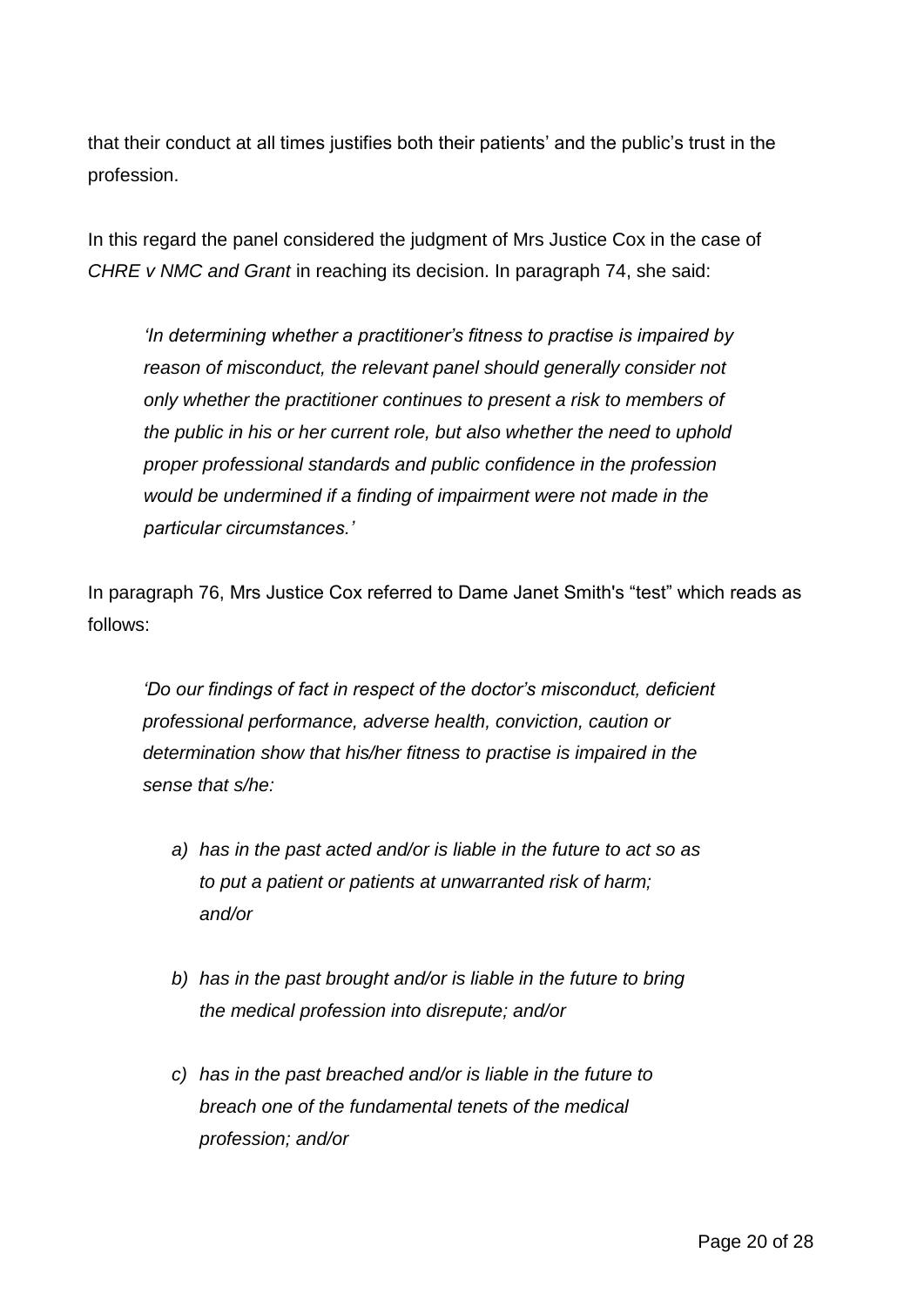*d) ...'*

The panel found that a vulnerable child was put at risk and there was potential for emotional harm as a result of Mr Intes-Campbell's misconduct. The panel considered that whilst the allegations do not relate specifically to his practice and the concerns occurred outside of his professional life, it was of the view that Mr Intes-Campbell's misconduct had breached the fundamental tenets of the nursing profession and therefore brought its reputation into disrepute. It was satisfied that confidence in the nursing profession would be undermined if its regulator did not find charges relating to sexual misconduct extremely serious.

Regarding insight, the panel considered that Mr Intes-Campbell has made some early and subsequent admissions and he has demonstrated some understanding of how his actions put Child A at a risk of harm. It was of the view that he has demonstrated an understanding that what he did was wrong, he has apologised for his misconduct and has indicated in his written representations how he would handle the situation differently in the future. However, the panel determined that Mr Intes-Campbell has shown limited insight into his misconduct as he did not fully accept the sexual nature of the interactions with Child A in that he did not provide an alternative explanation for his actions.

The panel determined that it is difficult but not impossible to remedy the conduct of the kind found proved. However the panel has very limited evidence as to how Mr Intes-Campbell has addressed these concerns.

The panel considered public protection in this case and the need to protect patients, colleagues and others. It considered that there is a real risk of harm to the public should conduct of the kind found proved be repeated. Further, the panel was of the view that there is a risk of repetition based on the lack of evidence that Mr Intes-Campbell has taken steps to address his misconduct. The panel therefore decided that a finding of impairment is necessary on the grounds of public protection.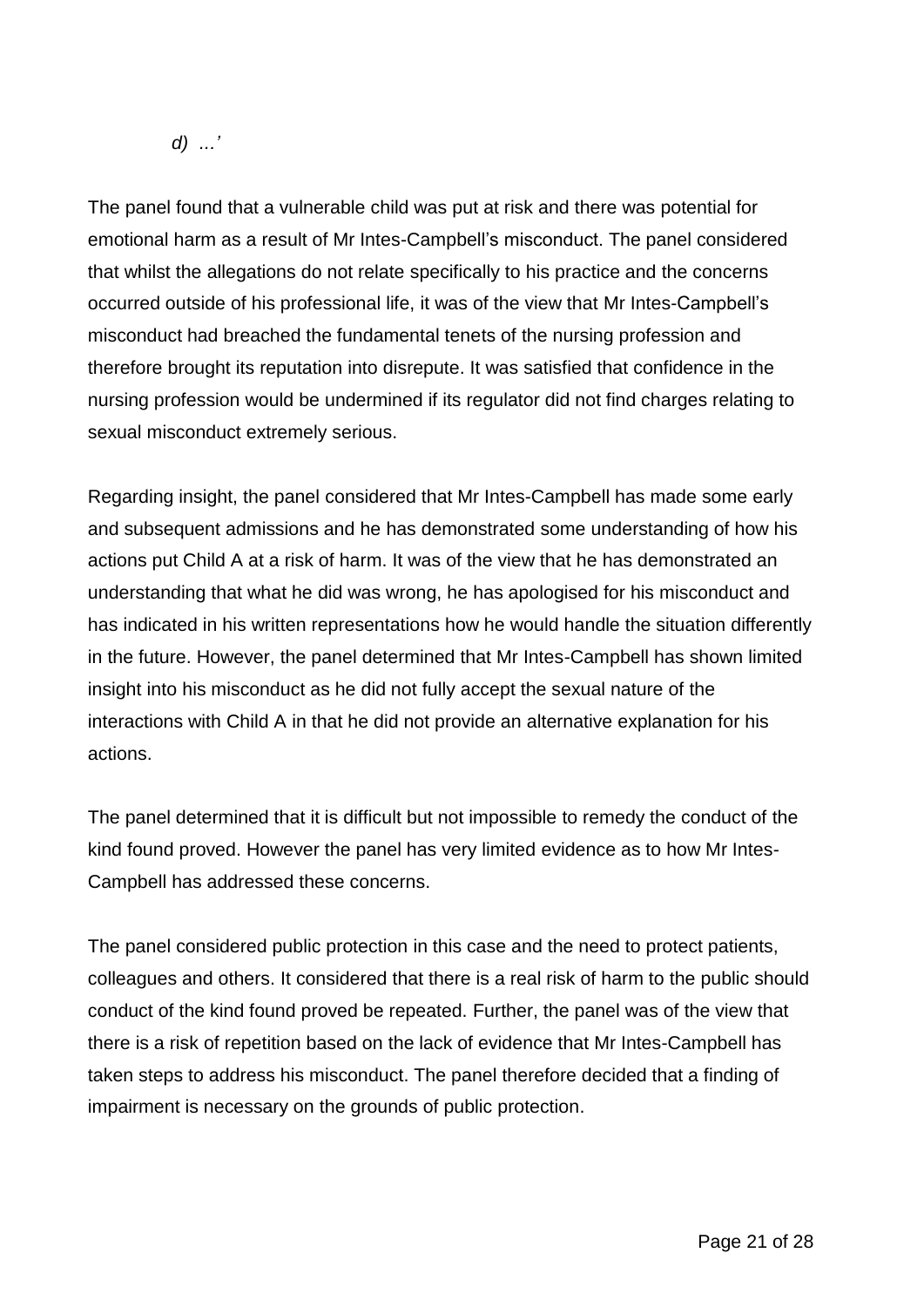The panel bore in mind that the overarching objectives of the NMC; to protect, promote and maintain the health, safety, and well-being of the public and patients, and to uphold and protect the wider public interest. This includes promoting and maintaining public confidence in the nursing and midwifery professions and upholding the proper professional standards for members of those professions.

The panel determined that a finding of impairment on public interest grounds is required to uphold proper standards of conduct. In addition, the panel concluded that public confidence in the profession and the NMC as a regulator would be undermined if a finding of impairment were not made in this case and therefore also finds Mr Intes-Campbell's fitness to practise impaired on the grounds of public interest.

Having regard to all of the above, the panel was satisfied that Mr Intes-Campbell's fitness to practise is currently impaired.

## **Sanction**

The panel has considered this case very carefully and has decided to make a strikingoff order. It directs the registrar to strike Mr Intes-Campbell off the register. The effect of this order is that the NMC register will show that Mr Intes-Campbell has been struck-off the register.

In reaching this decision, the panel has had regard to all the evidence that has been adduced in this case and had careful regard to the Sanctions Guidance (SG) published by the NMC. The panel accepted the advice of the legal assessor.

## **Submissions on sanction**

Ms McGuinness informed the panel that in the Notice of Hearing, dated 21 March 2022, the NMC had advised Mr Intes-Campbell that it would seek the imposition of a strikingoff order if the panel found Mr Intes-Campbell's fitness to practise currently impaired.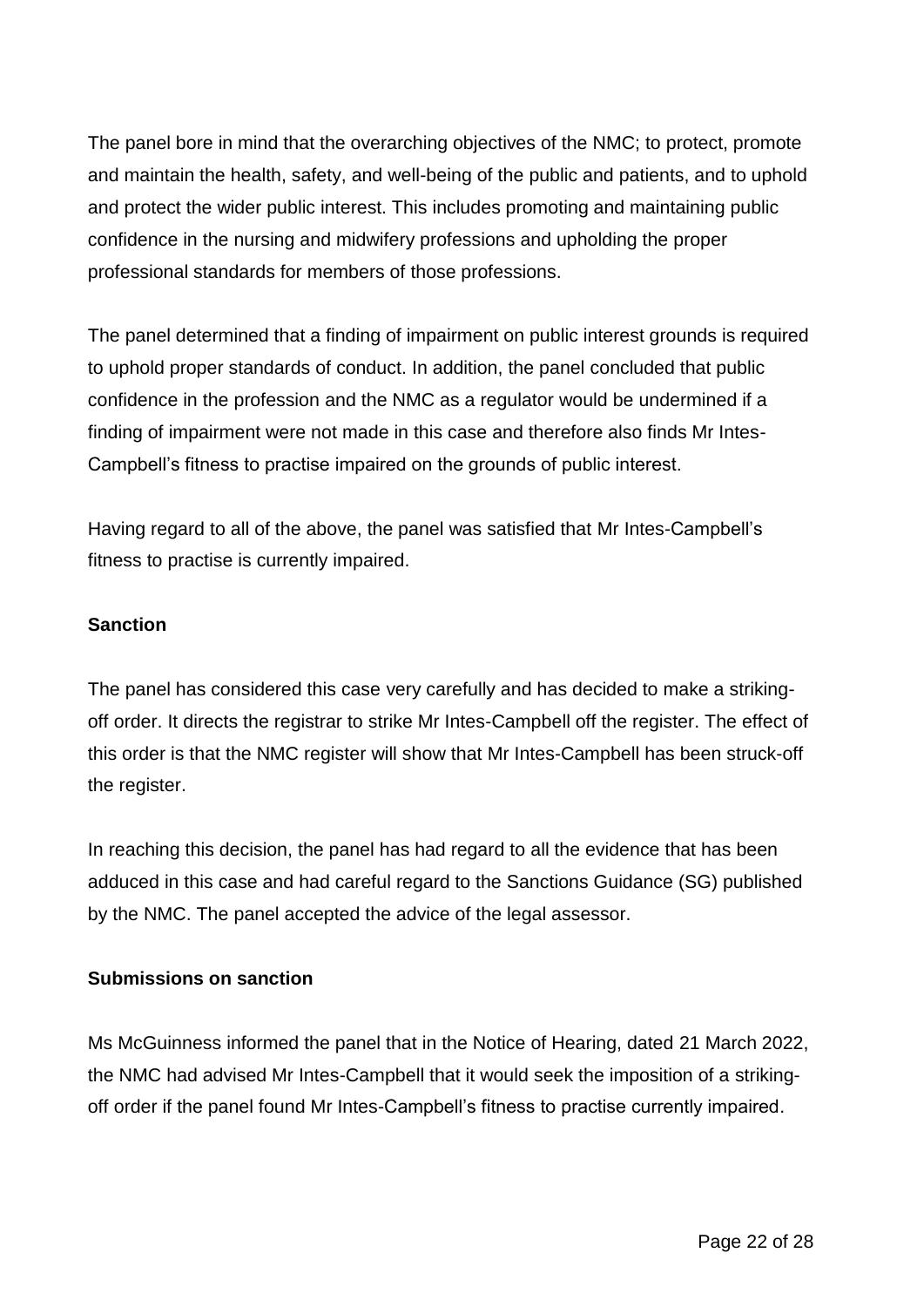Ms McGuinness submitted that the appropriate sanction in this case is a striking-off order. She submitted that the aggravating factors in this case are as follows:

- Breach of trust:
- Lack of professionalism and integrity;
- Sexual motivation; and
- Lack of full insight.

Ms McGuinness submitted that the mitigating factors in this case are:

- Mr Intes-Campbell's acceptance that the conduct was inappropriate;
- He has shown remorse and regret;
- It was an isolated incident; and
- He has engaged with the School's investigation and the NMC.

Ms McGuinness submitted that taking no further action would not be appropriate as this matter is too serious and would not protect the public, nor uphold the public interest.

Ms McGuinness referred the panel to the NMC sanction guidance which states that a caution order may be appropriate if the misconduct found was on the lower end of the spectrum. However, she submitted that Mr Intes-Campbell's misconduct was not at the lower end of the spectrum and a caution order would be inappropriate in view of the seriousness of the case.

Ms McGuinness next turned to the possibility of a conditions of practice order. She submitted that the misconduct found proved does not relate to Mr Intes-Campbell's clinical practice. She submitted that it is not clear how conditions could be devised in order to adequately protect the public and to satisfy the public interest.

Ms McGuinness submitted that a suspension order temporarily suspending Mr Intes-Campbell from practising would not be a sufficient, appropriate or proportionate sanction. She submitted that this is a case which raises serious and fundamental concerns about Mr Intes-Campbell's professionalism and integrity and that a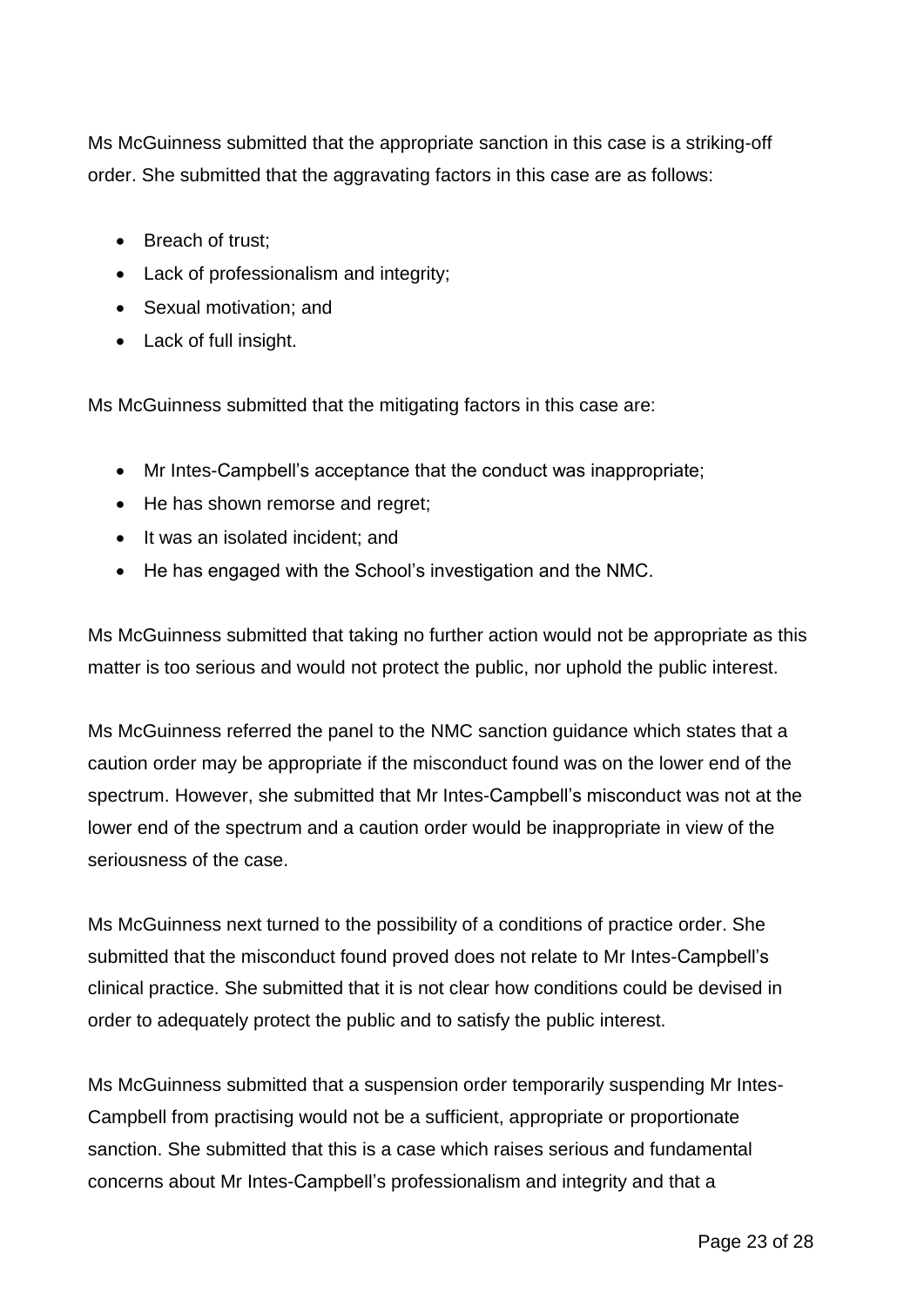suspension order would not adequately address the public interest due to the seriousness and sexual nature of the misconduct involving a vulnerable child. Ms McGuinness submitted that public confidence in the profession would be undermined if Mr Intes-Campbell were not removed from the register and there would be serious damage caused to the nursing profession and the NMC as a regulator.

Ms McGuinness submitted that Mr Intes-Campbell's actions were a significant departure from the standards expected of a registered nurse and breached fundamental tenets of the profession. In light of this, she submitted that the sexual nature of the misconduct and the serious breach of the fundamental tenets of the profession evidenced by Mr Intes-Campbell's actions is fundamentally incompatible with Mr Intes-Campbell remaining on the register.

Ms McGuinness submitted that a member of the public's view of how a registered nurse should conduct themselves is adversely affected by the conduct of Mr Intes-Campbell in this case. She submitted that the findings in this particular case are such that to allow Mr Intes-Campbell to continue to practise as a registered nurse would undermine public confidence in the profession and in the NMC as a regulatory body.

Ms McGuinness submitted that the position of the NMC is that a striking-off order is the only proportionate order in this case.

#### **Decision and reasons on sanction**

Having found Mr Intes-Campbell's fitness to practise currently impaired, the panel went on to consider what sanction, if any, it should impose in this case. The panel has borne in mind that any sanction imposed must be appropriate and proportionate and, although not intended to be punitive in its effect, may have such consequences. The panel had careful regard to the SG. The decision on sanction is a matter for the panel independently exercising its own judgement.

The panel took into account the following aggravating features: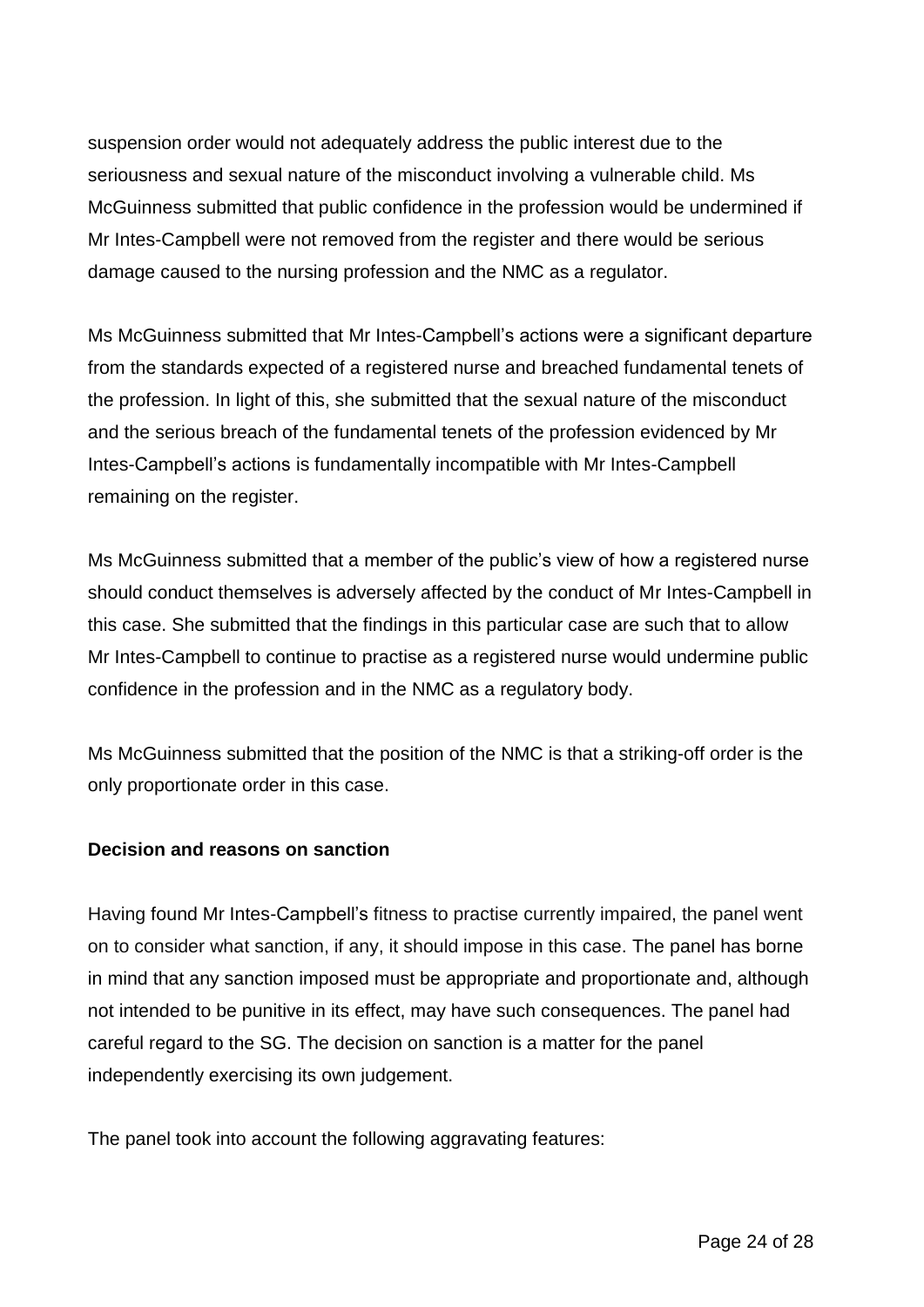- Lack of integrity;
- Sexually motivated conduct;
- Lack of full insight into his misconduct; and
- Conduct which put a vulnerable child at risk of suffering harm.

The panel also took into account the following mitigating features:

- Early admissions of the facts;
- No previous NMC findings;
- Has shown some insight into his conduct; and
- Has apologised and has shown remorse for conduct.

The panel first considered whether to take no action but concluded that this would be inappropriate in view of the seriousness of the case. The panel decided that it would be neither proportionate nor in the public interest to take no further action.

It then considered the imposition of a caution order but again determined that, due to the seriousness of the case, and the public protection issues identified, an order that does not restrict Mr Intes-Campbell's practice would not be appropriate in the circumstances. The SG states that a caution order may be appropriate where *'the case is at the lower end of the spectrum of impaired fitness to practise and the panel wishes to mark that the behaviour was unacceptable and must not happen again.'* The panel considered that Mr Intes-Campbell's misconduct was not at the lower end of the spectrum and that a caution order would be inappropriate in view of the seriousness of the case. The panel decided that it would be neither proportionate nor in the public interest to impose a caution order.

The panel next considered whether placing conditions of practice on Mr Intes-Campbell's registration would be a sufficient and appropriate response. The panel is of the view that there are no practical or workable conditions that could be formulated, given the nature of the charges in this case. The misconduct identified in this case was not something that can be addressed through retraining. Furthermore, the panel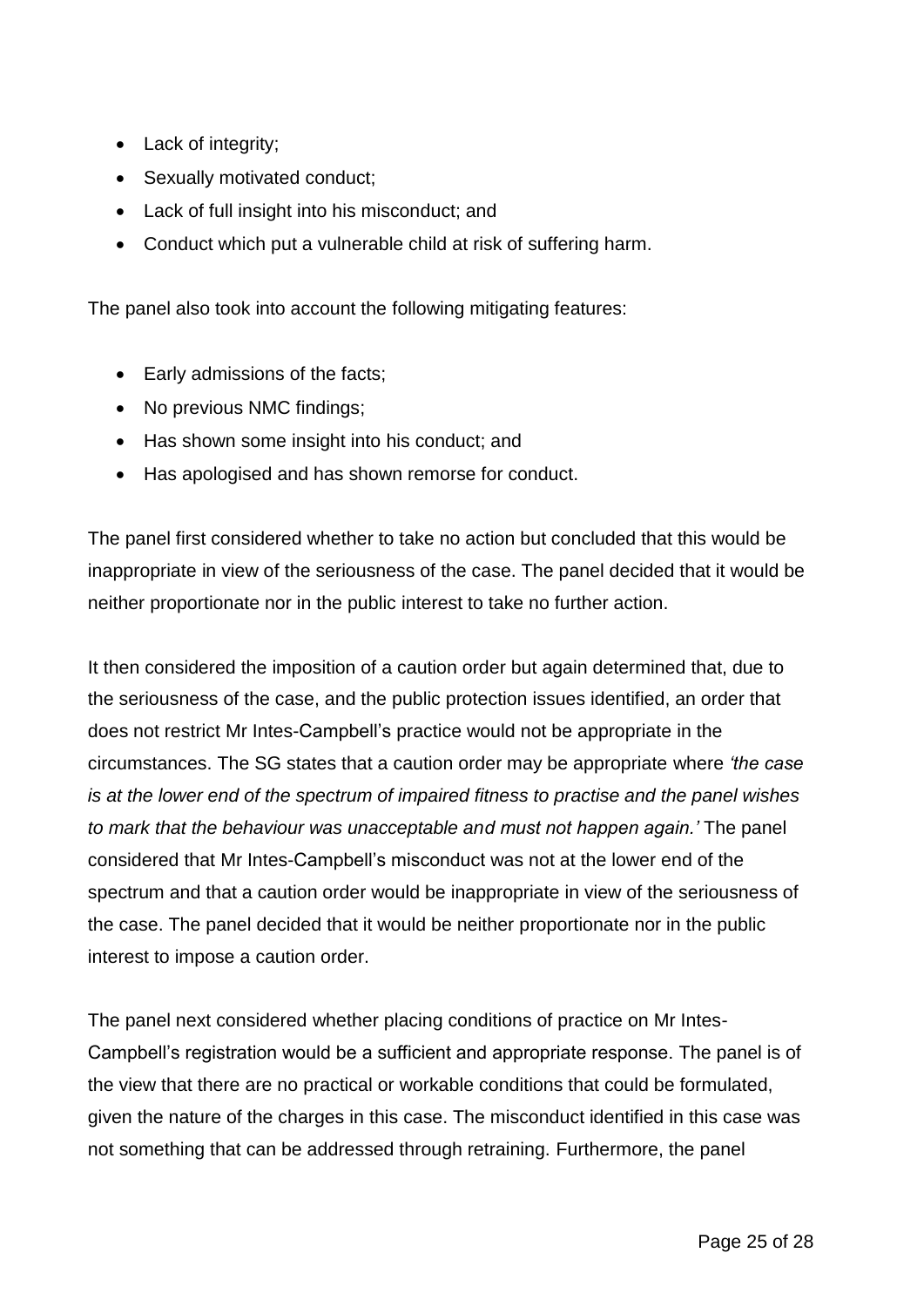concluded that the placing of conditions on Mr Intes-Campbell's registration would not adequately address the seriousness of this case and would not protect the public.

The panel then went on to consider whether a suspension order would be an appropriate sanction. The SG states that suspension order may be appropriate where there is:

- *A single instance of misconduct but where a lesser sanction is not sufficient;*
- *No evidence of harmful deep-seated personality or attitudinal problems;*
- *No evidence of repetition of behaviour since the incident;*
- *The Committee is satisfied that the nurse or midwife has insight and does not pose a significant risk of repeating behaviour;*

The panel however concluded that the behaviour of Mr Intes-Campbell did indicate an attitudinal problem and the panel was not satisfied that Mr Intes-Campbell had insight into his behaviour and thus it was of the view there was a risk of repeating this behaviour.

The conduct, as highlighted by the facts found proved, was a significant departure from the standards expected of a registered nurse. The panel noted that the serious breach of the fundamental tenets of the profession evidenced by Mr Intes-Campbell's actions is incompatible with Mr Intes-Campbell remaining on the register.

In this particular case, the panel determined that a suspension order would not be a sufficient, appropriate or proportionate sanction.

Finally, in looking at a striking-off order, the panel took note of the following paragraphs of the SG:

 *Do the regulatory concerns about the nurse or midwife raise fundamental questions about their professionalism?*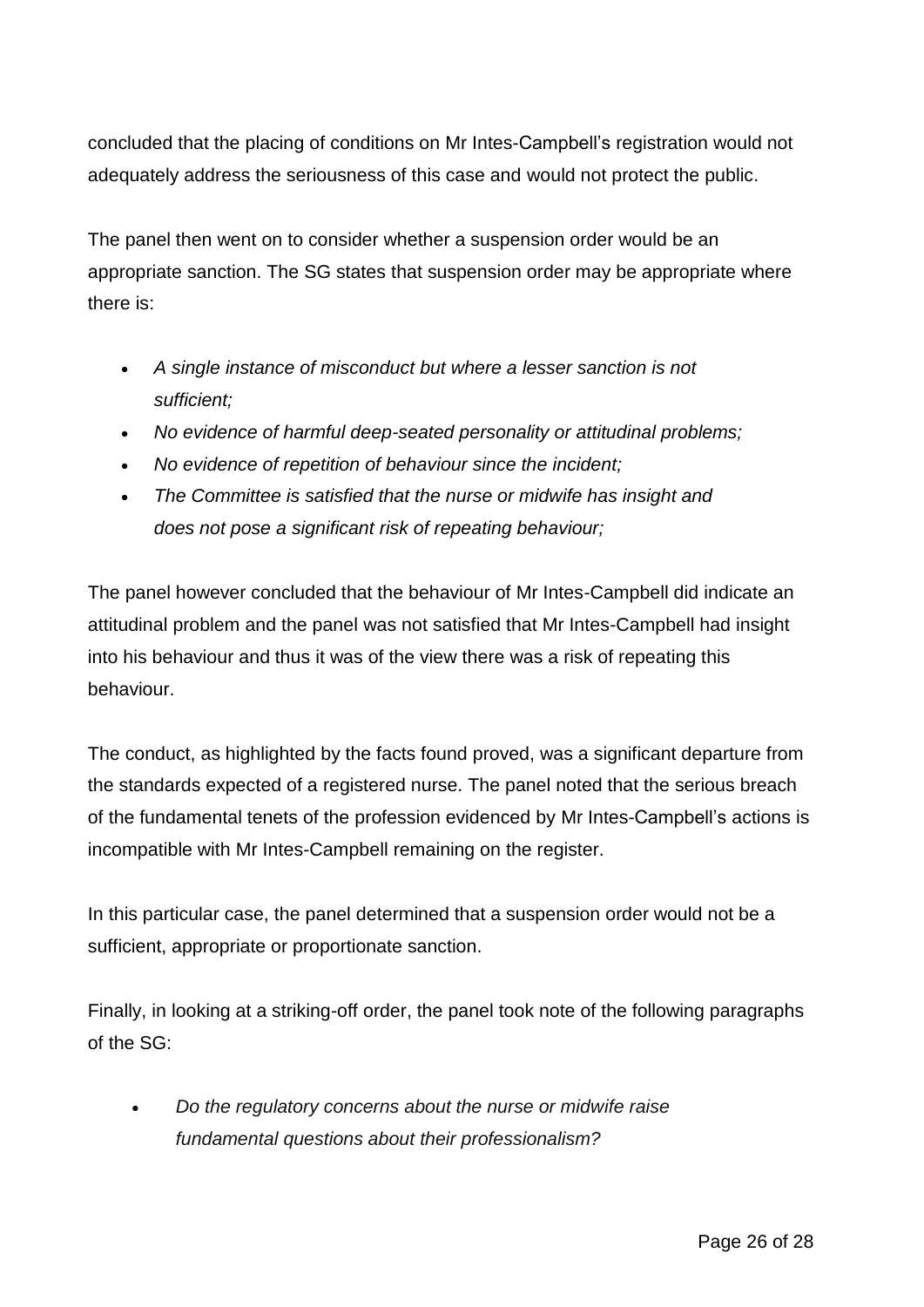- *Can public confidence in nurses and midwives be maintained if the nurse or midwife is not removed from the register?*
- *Is striking-off the only sanction which will be sufficient to protect patients, members of the public, or maintain professional standards?*

Mr Intes-Campbell's actions were significant departures from the standards expected of a registered nurse, and are fundamentally incompatible with him remaining on the register. The panel was of the view that the findings in this particular case demonstrate that Mr Intes-Campbell's actions were serious and to allow him to continue practising would undermine public confidence in the profession and in the NMC as a regulatory body.

Balancing all of these factors and after taking into account all the evidence before it during this case, the panel determined that the appropriate and proportionate sanction is that of a striking-off order. Having regard to the effect of Mr Intes-Campbell's actions in bringing the profession into disrepute by adversely affecting the public's view of how a registered nurse should conduct himself, the panel has concluded that nothing short of this would be sufficient in this case.

The panel considered that this order was necessary to mark the importance of maintaining public confidence in the profession, and to send to the public and the profession a clear message about the standard of behaviour required of a registered nurse.

This will be confirmed to Mr Intes-Campbell in writing.

## **Interim order**

As the striking-off order cannot take effect until the end of the 28-day appeal period, the panel has considered whether an interim order is required in the specific circumstances of this case. It may only make an interim order if it is satisfied that it is necessary for the protection of the public, is otherwise in the public interest or in Mr Intes-Campbell's own